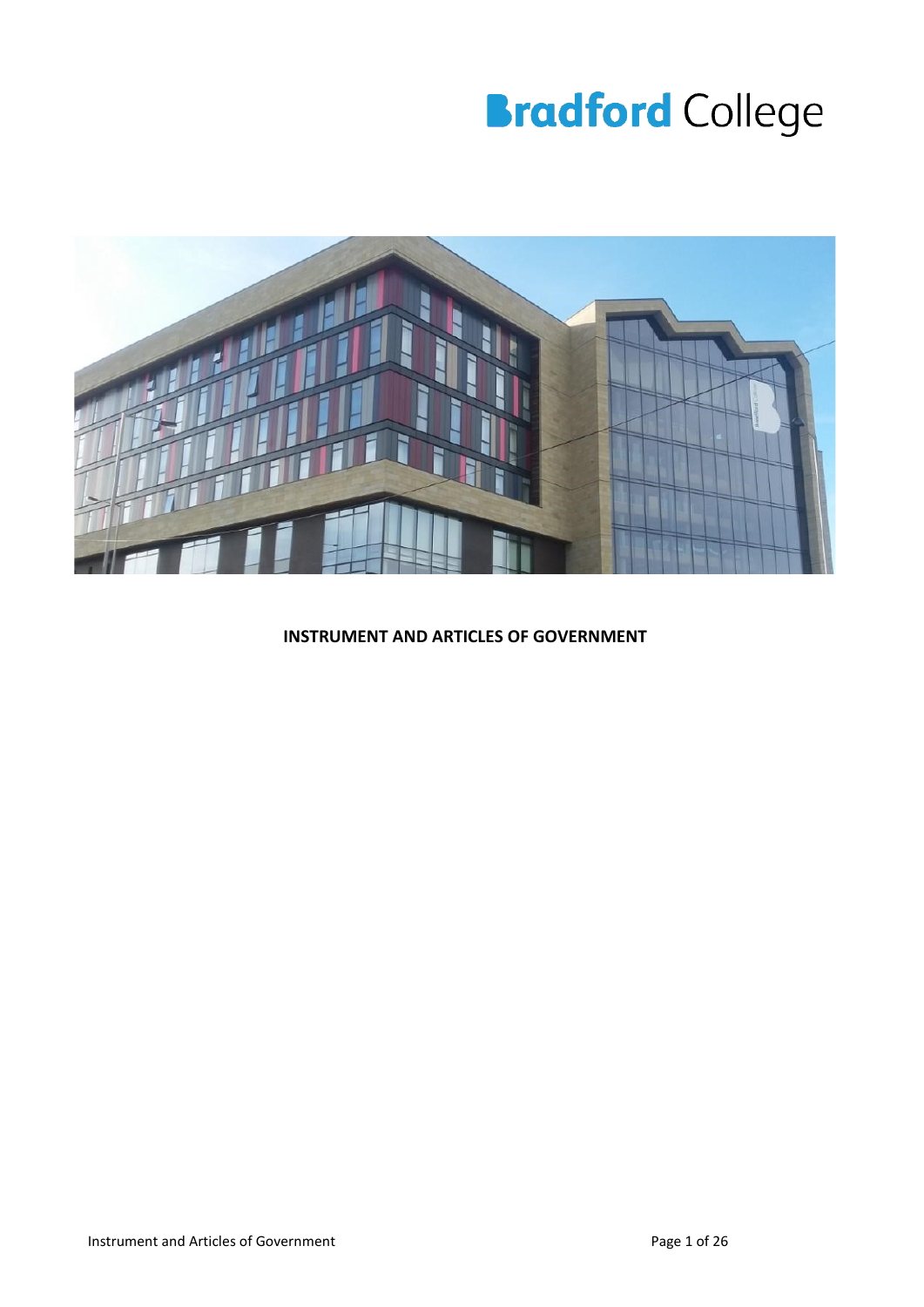#### **INSTRUMENT OF GOVERNMENT**

#### **CONTENTS**

- Interpretation of the terms and expressions used
- Composition of the Corporation
- Appointment of Governors
- Appointment of the Chair and Vice-Chair
- Appointment of the Clerk to the Corporation
- Persons who are ineligible to be Governors
- The term of office of a Governor
- Termination of Governor Appointments
- Governors not to hold interests in matters relating to the College
- Meetings
- Quorum
- Proceedings of Meetings
- Minutes
- Written resolutions
- Chair's Actions
- Public access to meetings
- Publication of minutes, written resolutions and papers
- Copies of the Instrument and Articles and any rules, bye-laws, policies and procedures (Standing Orders)
- Change of name of the Corporation
- Application of the Seal
- Means of communication to be used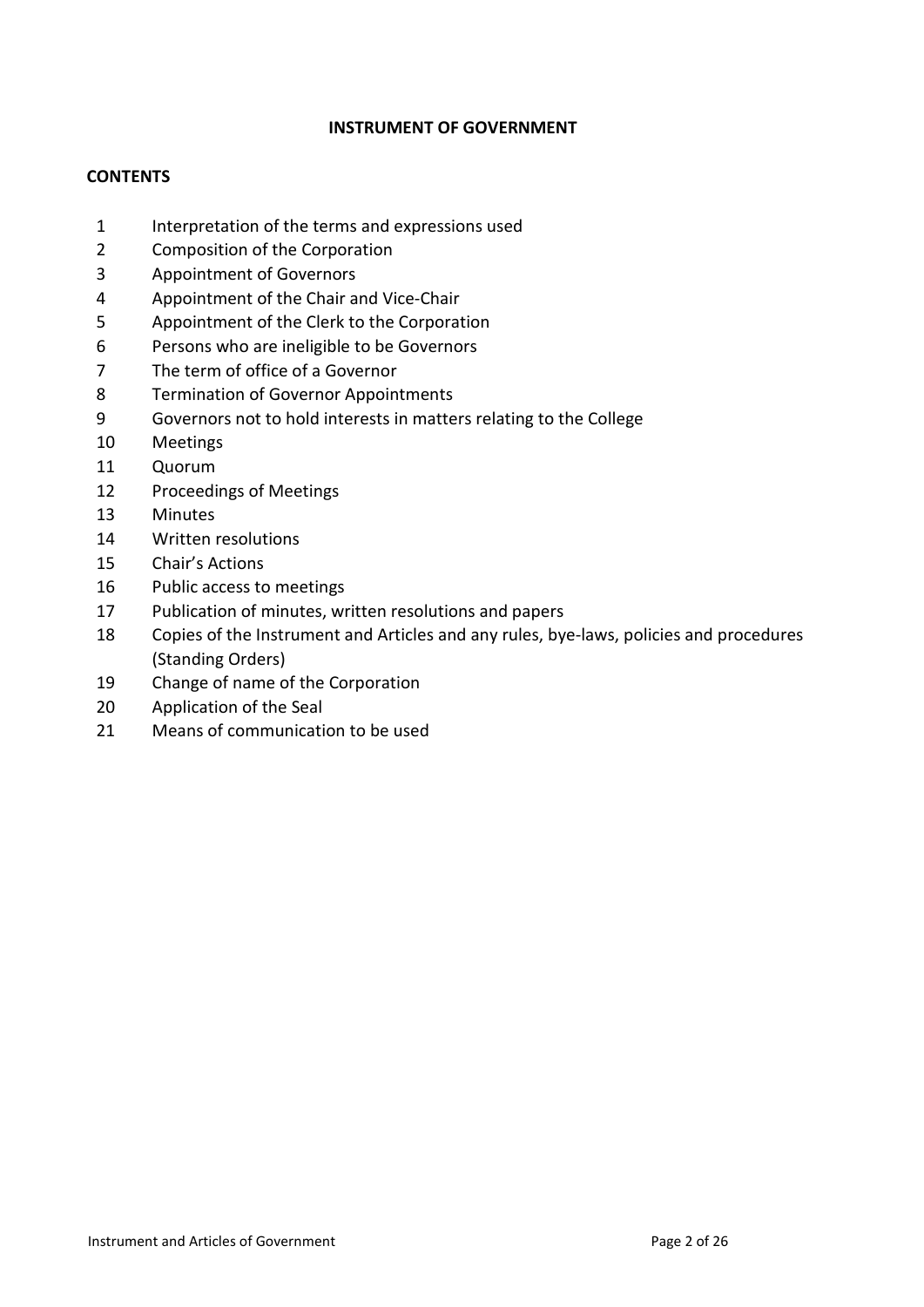## **1. Interpretation of the terms and expressions used**

In this Instrument of Government:

- (a) any reference to "the Chief Executive" shall include a person acting as Chief Executive;
- (b) "the Clerk" means the Clerk to the Corporation;
- (c) "the Corporation" means the further education corporation established under the name of "Bradford College";
- (d) "the institution" means Bradford College and any institution for the time being conducted by the Corporation in exercise of its powers under the Further and Higher Education Act 1992;
- (e) "this Instrument" means this Instrument of Government;
- (f) "the ESFA" means the Education and Skills Funding Agency;
- (g) "meeting" includes a meeting at which the members attending are present in more than one room, provided that by the use of teleconferencing or video-conferencing facilities it is possible for every person present at the meeting to communicate with each other;
- (h) "necessary skills" means skills and experience, other than professional qualifications, specified by the Corporation as appropriate for members to have;
- (i) "Staff Governor" and "Student Governor" have the meanings given to them in clause 2; (j) "the Secretary of State" means the Secretary of State for Education or that Department which has the regulatory oversight of Further Education corporations;
- (k) "staff matters" means the remuneration, conditions of service, promotion,
- conduct, suspension, dismissal or retirement of staff;
- (l) "the Students' Union" means any association of students formed to further the educational purposes of the institution and the interests of students, as students; (m) a "variable category" means any category of members whose numbers may vary according to clause 2;
- (n) "written resolution" means a resolution in writing, signed by a majority of members entitled to receive notice of a meeting of the Board or of a committee constituted pursuant to Article 4 which may consist of several documents in the like form each signed in hard copy or electronic form by one or more members of the Board or the committee (as the case may be);
- (o) "written notice" includes a notice made available in hard copy form, electronic form or by means of a website;

(p) "committees" means any meeting of any group or subset of members of the Corporation established to consider the business of the Corporation including local boards and task & finish groups.

# **2. Composition of the Corporation**

2.[1](#page-2-0). The Corporation shall have between ten and twenty<sup>1</sup> members.

<span id="page-2-0"></span> $1$  By resolution of the Corporation at its meeting on 27 May 2021 it was approved to increase this to 21 temporarily for the period of the autumn term 2021.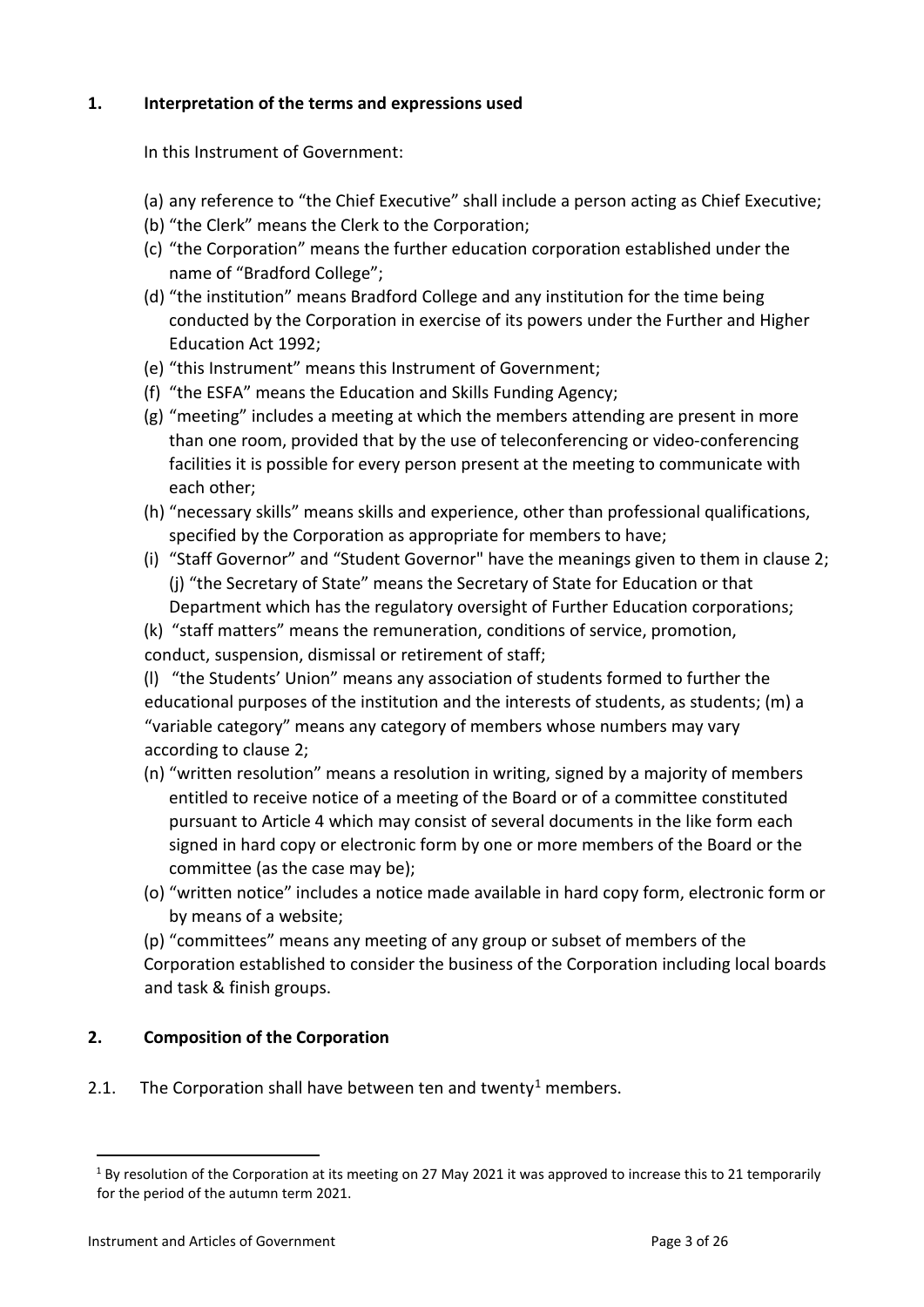- 2.2. The membership of the Corporation will consist of:
	- (a) up to fifteen<sup>2</sup> independent members (Independent Governors) who appear to the Corporation to have the necessary skills to ensure that the Corporation carries out its functions and responsibilities;
	- (b) if the Chief Executive chooses to be a member, the Chief Executive (in which case he or she shall be known as an "Executive Governor");
	- (c) at least one and not more than two persons who are members of the College staff ("Staff Governors") who have been selected by a method determined by the Corporation in accordance with any rules or byelaws made under Article 17; and
	- (d) at least one and not more than two persons who are students at the College ("Student Governors") who have been selected by a method determined by the Corporation in accordance with any rules or byelaws made under Article 17.
- 2.3. A person who is not for the time being enrolled as a student at the College shall nevertheless be treated as a student during any period of authorised absence from the College for study, travel or for carrying out the duties of any office held by that person in the Students' Union.
- 2.4. The Corporation, as the appointing authority, will decide whether a person is eligible for nomination, election and appointment as a governor.
- 2.5. Subject to clause 2.7 and any statutory limit from time to time in force, the number of governors, and the number of members of each variable category shall be determined by the Corporation in the most recent determination made under the previous Instrument of Government.
- 2.6. The Corporation may at any time vary the determination referred to in clause 2.5 and any subsequent determination under this clause provided that:
	- (a) the number of governors shall not be less than ten nor more than twenty<sup>3</sup>; and
	- (b) the number of each variable category shall be subject to the limit which applies in that variable category under clause 2.2.
- 2.7. No determination under this clause shall terminate the appointment of any person who is already a governor at the time when the determination is made.

# **3. Appointment of Governors**

3.1. Subject to clause 3.3 the Corporation is the appointing authority in relation to the appointment of its governors.

<span id="page-3-0"></span> $2$  By resolution of the Corporation at its meeting on 27 May 2021 it was approved to increase this to 16 temporarily for the period of the autumn term 2021.

<span id="page-3-1"></span><sup>&</sup>lt;sup>3</sup> By resolution of the Corporation at its meeting on 27 May 2021 it was approved to increase this to 21 temporarily for the period of the autumn term 2021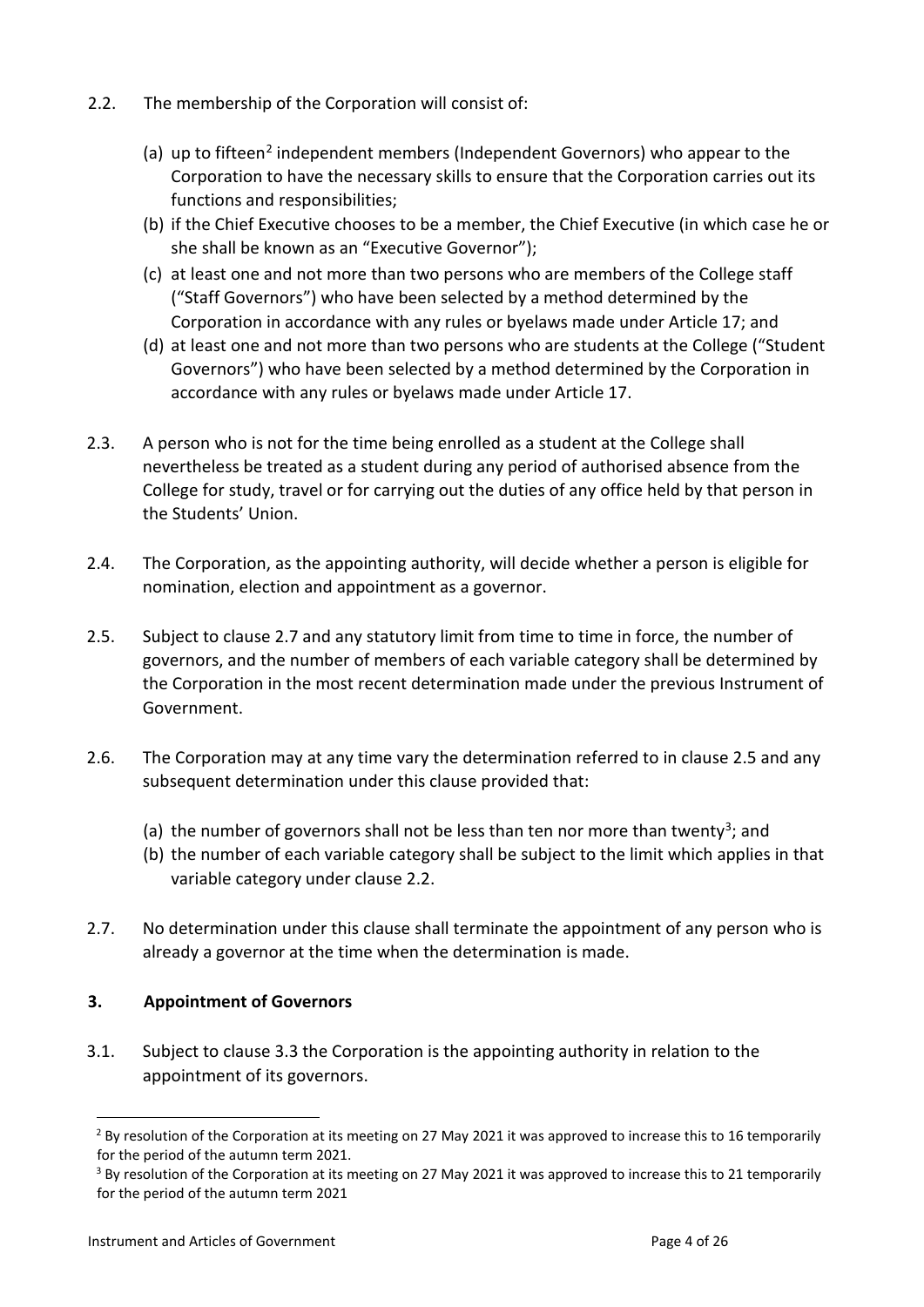- 3.2. If the number of governors falls below ten, the continuing governors or a sole continuing governor may act only for the purpose of filling vacancies.
- 3.3. Only where there are no remaining governors, the Secretary of State shall be the appointing authority for the purpose of restoring the Corporation to ten members.
- 3.4. A governor, or a co-opted committee member, will hold office for a term determined by the Corporation or Committee on appointment, which shall not in any case exceed four years.
- 3.5. Governors, and co-opted committee members, retiring at the end of their term of office will be eligible for reappointment, subject to any rule or bye-law made by the Corporation under Article 17 concerning the number of terms of office a person may serve.
- 3.6. The appointing authority may decline to appoint a person as a Staff or Student Governor if:
	- (a) the person is ineligible to be a governor;
	- (b) it is satisfied that the person has been removed from office as a member of a further education corporation in the previous ten years; or
	- (c) the appointment of the person would contravene any rule or bye-law made under Article 17 concerning the number of terms of office which a person may serve, provided that such rules or bye-laws make the same provision for each category of governor appointed by the appointing authority; or
	- (d) it is satisfied on reasonable grounds that the person is unfit or unable to discharge the functions of a governor; or
	- (e) it is satisfied on reasonable grounds that it is in the best interest of the Corporation, the

College's students or potential students or staff to decline to appoint the person; or

(f) the Corporation is satisfied on reasonable grounds that it is necessary to assist the Corporation to exercise its legal powers or to discharge its legal duties.

For the avoidance of doubt, in exceptional circumstances (for example where all governors in that class simultaneously resign their appointments), the Corporation may act notwithstanding any temporary vacancy in the office of student, staff or Executive governor.

## **4. Appointment of the Chair and Vice-Chair**

- 4.1. The Corporation shall appoint a Chair and a Vice-Chair from among its membership.
- 4.2. No Executive Governor nor any Staff or Student Governor shall be eligible to be appointed as Chair or Vice-Chair or to act as Chair in their absence.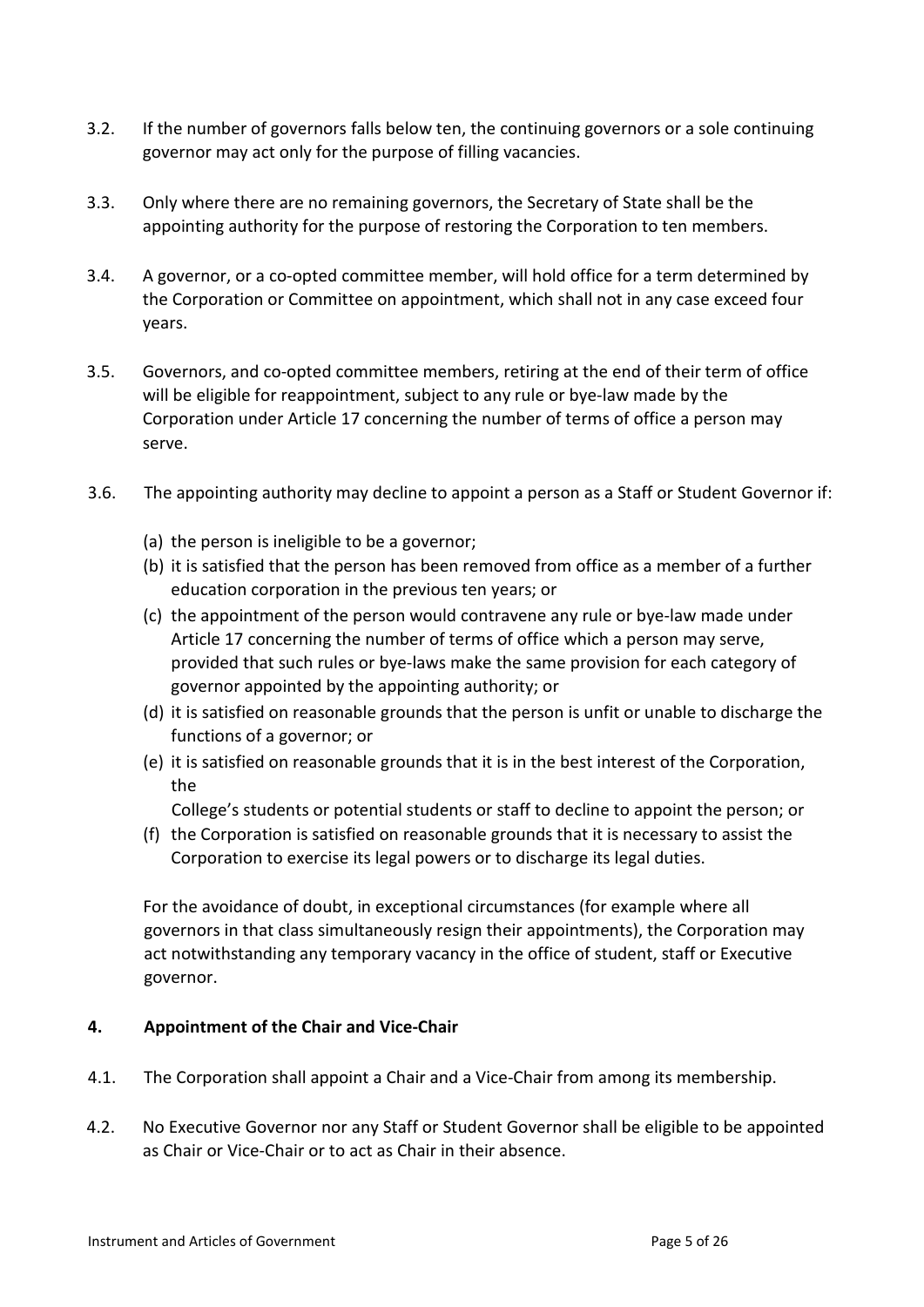- 4.3. If both the Chair and the Vice-Chair are absent from any meeting of the Corporation, the governors present shall choose someone from among themselves to act as Chair for that meeting.
- 4.4. The Chair and Vice-Chair shall hold office for such period as the Corporation decides.
- 4.5. The Chair or Vice-Chair may resign from office at any time by giving notice in writing to the Clerk.
- 4.6. If the Corporation is satisfied on reasonable grounds that the Chair or Vice-Chair is unfit or unable to carry out the functions of office; or that it is in the best interest of the Corporation, the College's students or potential students or Staff that the Chair/Vice-Chair stand down it may give written notice, removing the Chair or Vice-Chair from office and the office will then be vacant.
- 4.7. At the last meeting before the end of the term of office of the Chair or Vice-Chair, or at the earliest possible opportunity following the Chair or Vice-Chair's resignation or removal from office, the Corporation shall appoint a replacement from among its membership.
- 4.8. At the end of their respective terms of office, the Chair and Vice-Chair shall be eligible for reappointment.
- 4.9. Clause 4.8 is subject to any rule or bye-law made by the Corporation under Article 17 concerning the number of terms of office a person may serve.

## **5. Appointment of the Clerk to the Corporation**

- 5.1. The Corporation shall appoint a person to serve as its Clerk, but an Executive Governor may not be appointed as Clerk.
- 5.2. In the temporary absence of the Clerk, the Corporation shall appoint a person to serve as a temporary Clerk, but an Executive Governor may not be appointed as temporary Clerk.
- 5.3. Any reference in this Instrument or in the Articles to the Clerk shall include a temporary Clerk appointed under clause 5.2.
- 5.4. Subject to clause 12, the Clerk shall be entitled to attend all meetings of the Corporation and any of its committees.
- 5.5. The Clerk may also be a member of Staff.
- **6. Persons who are ineligible to be governors**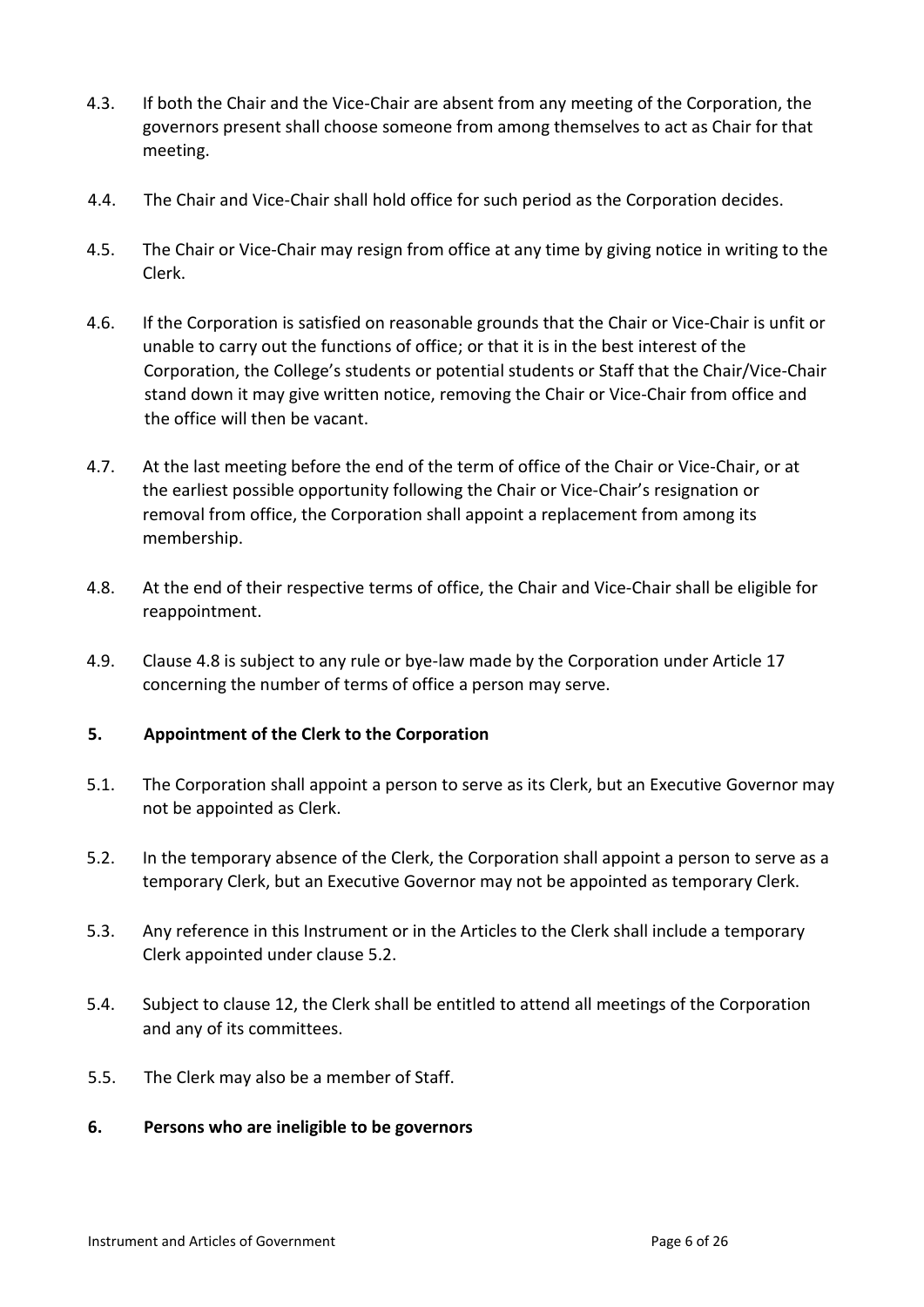- 6.1. No one under the age of 18 years may be a governor, except as a Student Governor. A Student Governor must have attained the age of 16 years.
- 6.2. The Clerk may not be a governor.
- 6.3. A person who is a member of Staff may not be, or continue as, a governor, except as a Staff Governor or an Executive Governor.
- 6.4. Clause 6.3 does not apply to a student who is employed by the Corporation in connection with the student's role as an officer of a Students' Union.
- 6.5. A person who is ineligible to serve as a Charity Trustee for any reason shall be ineligible to be a governor.
- 6.6. Where and for as long as the Corporation reasonably considers that there are genuine safeguarding concerns, a person shall be ineligible to be a governor.

## **7. The term of office of a governor**

- 7.1. An Independent Governor shall hold and vacate office in accordance with the terms of the appointment but the length of the term of office shall not exceed four years.
- 7.2. Independent Governors retiring at the end of their term of office shall be eligible for reappointment, and clause 3 shall apply to the reappointment of an Independent Governor as it does to the appointment of an Independent Governor.
- 7.3. Cause 7.2 is subject to any rule or bye-law made by the Corporation under Article 17 concerning the number of terms of office which a person may serve.

#### **8. Termination of Governor Appointments**

- 8.1. A governor may resign from office at any time by giving notice in writing to the Clerk.
- 8.2. A member of Corporation who becomes ineligible to be a governor shall cease to be a governor with immediate effect and shall immediately give notice of that fact to the Clerk. Should the individual subsequently become eligible again, he or she shall be eligible for reappointment.
- 8.3. If at any time:
	- (a) the Corporation considers on reasonable grounds that any governor is unfit or unable to discharge the functions of a governor;
	- (b) the Corporation considers on reasonable grounds that it is in the best interest of the Corporation, the College's students or potential students or Staff that any governor stand down; or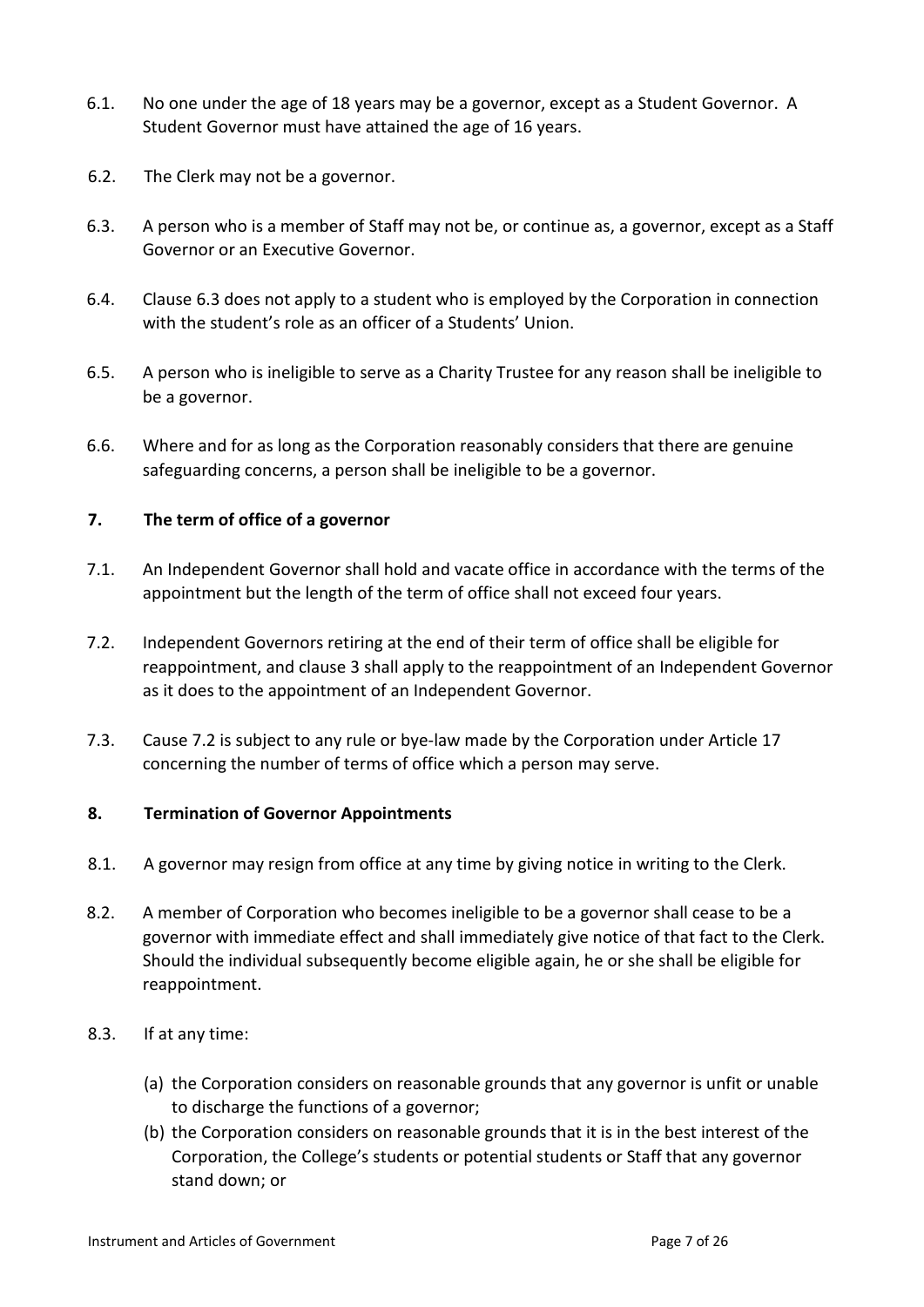(c) the Corporation considers on reasonable grounds that it is necessary to assist the Corporation to exercise its legal powers or to discharge its legal duties

(d) the Corporation may by notice in writing either by hard copy or in electronic form to that governor remove or suspend the governor from office.

- 8.4. The appointment of any Staff Governor, including any Executive Governor, shall automatically terminate upon their ceasing to be a member of Staff.
- 8.5. The appointment of any Student Governor shall automatically terminate:

(a) at the end of the student's final academic year, or at such other time in the year after ceasing to be a student as the Corporation may decide; or (b) if expelled from the College.

- 8.6. Any Student Governor who is suspended from his or her course of study or who leaves his or her course of study for any reason shall immediately give notice of that fact to the Clerk.
- 8.7. Any person who is a governor by virtue of being a member of Staff, including any Executive Governor, who is suspended from his or her employment shall immediately give notice of that fact to the Clerk.

#### **9. Governors not to hold interests in matters relating to the College**

- 9.1. A governor to whom clause 9.2 applies shall:
	- (a) disclose to the Corporation the nature and extent of the interest; and
	- (b) if present at a meeting of the Corporation, or of any of its committees, at which such supply, contract or other matter as is mentioned in clause 9.2 is to be considered, not take part in the consideration or vote on any question with respect to it and not be counted in the quorum present at the meeting in relation to a resolution on which that governor is not entitled to vote; and
	- (c) withdraw, if present at a meeting of the Corporation, or any of its committees, at which such supply, contract or other matter as is mentioned in clause 9.2 is to be considered, where required to do so by a majority of the governors or committee members present at the meeting.
- 9.2. This clause 9.2 applies to a governor who:
	- (a) has any financial interest in:
		- (i) the supply of work to the College or any subsidiary of the College, or the supply of goods for the purposes of the College or any subsidiary of the College;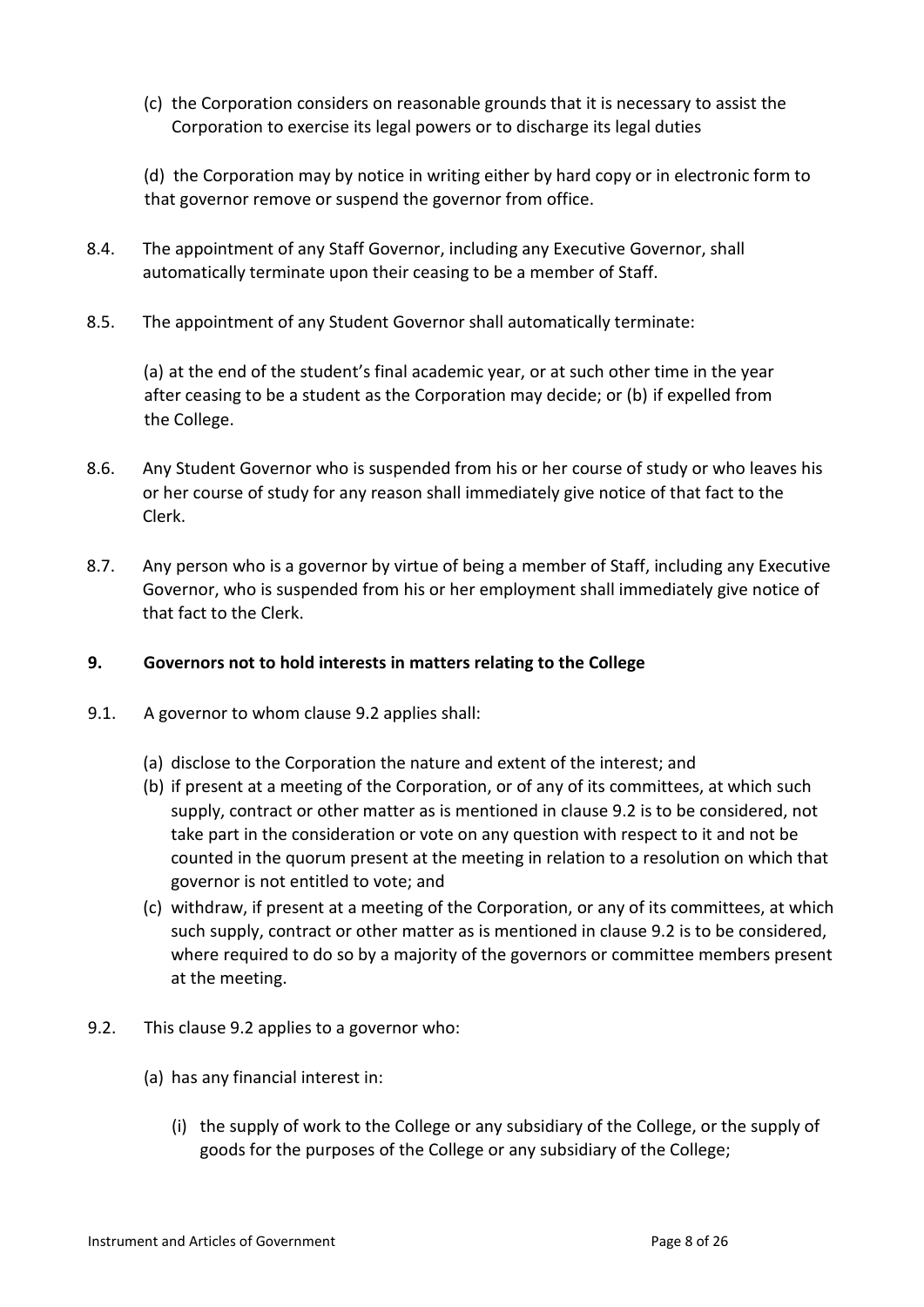- (ii) any contract or proposed contract concerning the College or any subsidiary of the College; or
- (iii) any other matter relating to the College or any subsidiary of the College; or
- (b) has any other interest of a type specified by the Corporation in any matter relating to the College or any subsidiary of the College.
- 9.3. This clause 9 shall not prevent the governors considering and voting upon proposals for the Corporation to insure them against liabilities incurred by them arising out of their office or the Corporation obtaining such insurance and paying the premium.
- 9.4. Where the matter under consideration by the Corporation or any of its committees relates to the pay and conditions of all Staff, or all Staff in a particular class, a Staff Governor:
	- (a) need not disclose a financial interest; and
	- (b) may take part in the consideration of the matter, vote on any question with respect to it and count towards the quorum present at that meeting, provided that in so doing, the Staff Governor acts in the best interests of the Corporation as a whole and does not seek to represent the interests of any other person or body; but
	- (c) shall withdraw from the meeting if requested if the matter is under negotiation with Staff and the Staff Governor is representing any of the Staff concerned in those negotiations.
- 9.5. The Clerk shall maintain a register of the interests of the governors which have been disclosed and the register shall be made available during normal office hours at the College to any governor wishing to inspect it.

## **10. Meetings**

- 10.1. The Corporation shall meet at least once in every term and shall hold such other meetings as may be necessary.
- 10.2. Subject to clauses 10.3, 10.4 and 11.4, and any rules or bye-laws made under Article 17, all meetings shall be called by the Clerk who shall, at least seven calendar days before the date of the meeting, send to all governors written notice of the meeting and a copy of the proposed agenda.
- 10.3. If it is proposed to consider at any meeting the remuneration, conditions of service, conduct, suspension, dismissal or retirement of the Clerk, the Chair shall, at least seven calendar days before the date of the meeting, send to all governors (subject to clause 12) a copy of the agenda item concerned, together with any relevant papers.
- 10.4. An additional meeting of the Corporation or any of its committees ("a special meeting") may be called at any time by the Chair (or in the case of a committee, the chair of the committee) or at the request in writing of any five governors.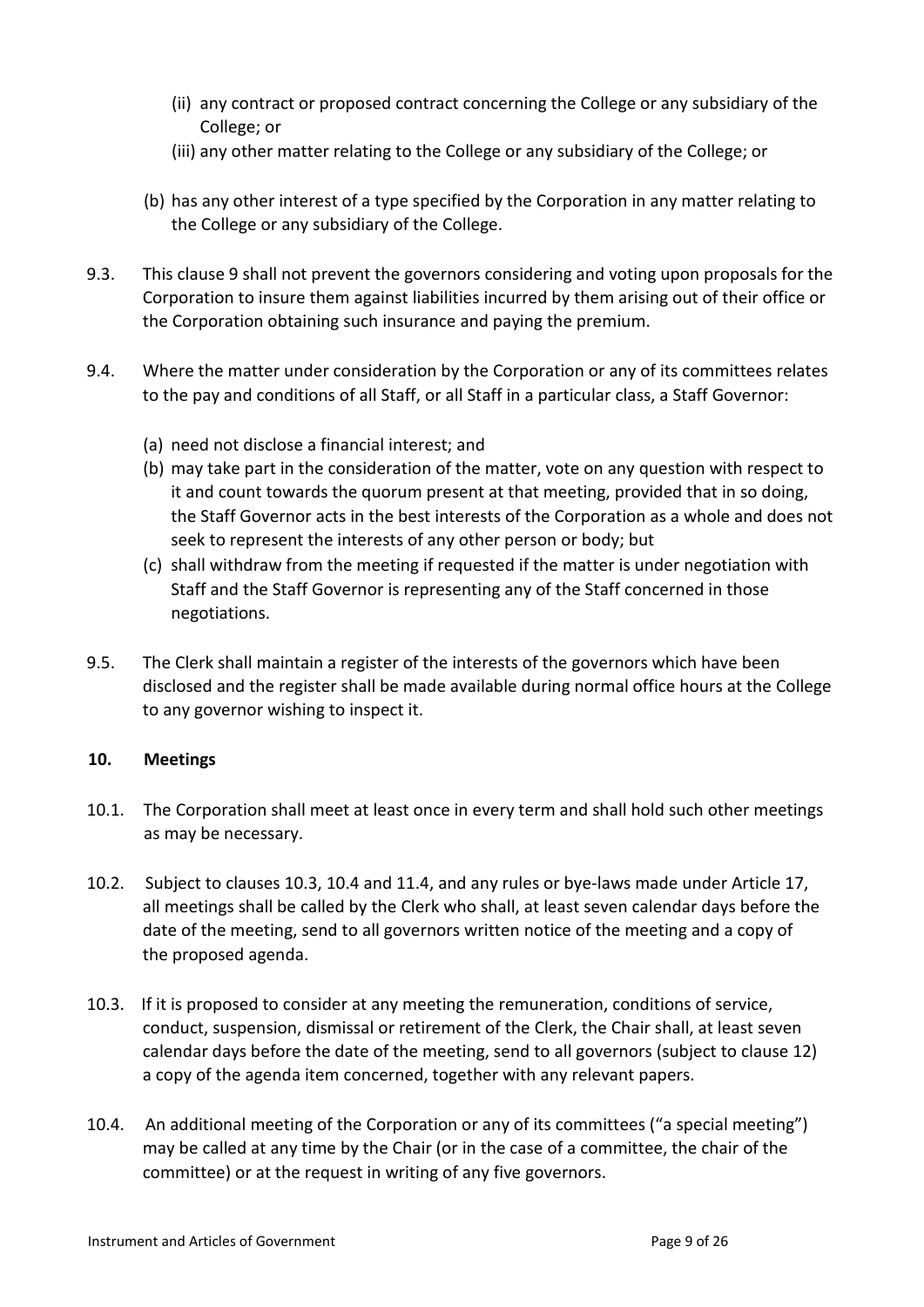- 10.5. Where the Chair (or in the case of a committee, the chair of the committee), or in the Chair's absence the Vice-Chair (or in the case of a committee, the Vice-Chair of the committee), decides that there are matters requiring urgent consideration, a copy of the revised agenda and, in the case of a special meeting, the written notice convening the special meeting and a copy of the proposed agenda, may be given within less than seven calendar days.
- 10.6. Every governor shall act in the best interests of the Corporation and shall not be bound to speak or vote by mandates given by any other body or person.

## **11. Quorum**

11.1. Meetings of the Corporation shall be quorate if:

(a) the number of governors present is at least 40% of the total number of governors entitled to receive notice of and to attend and vote at the meeting; and (b) a majority of those governors present are Independent Governors;

subject always that a single governor may not constitute a quorum.

- 11.2. Meeting of Committees shall be quorate if the number of full members present is at least 40% of the total number entitled to receive notice of and to attend and vote at the meeting, subject always that a single individual may not constitute a quorum.
- 11.3. If a quorum is not present for a meeting, or if during a meeting of the Corporation there ceases to be a quorum, the Clerk shall immediately inform the chair of the meeting.
- 11.4. An inquorate meeting shall normally be terminated by the chair of the meeting, although it is possible to continue discussions on an informal basis. It is then open to the chair of the meeting to call a special meeting to undertake the remaining business, or to defer consideration to the next ordinary meeting.

#### **12. Proceedings of meetings**

- 12.1. Every question to be decided at a meeting of the Corporation shall be decided by a majority of the votes cast by governors present and entitled to vote on the question.
- 12.2. Where, at a meeting of the Corporation, there is an equal division of votes on a question to be decided, the chair of the meeting shall have a second or casting vote.
- 12.3. A governor may not vote by proxy or by way of postal vote.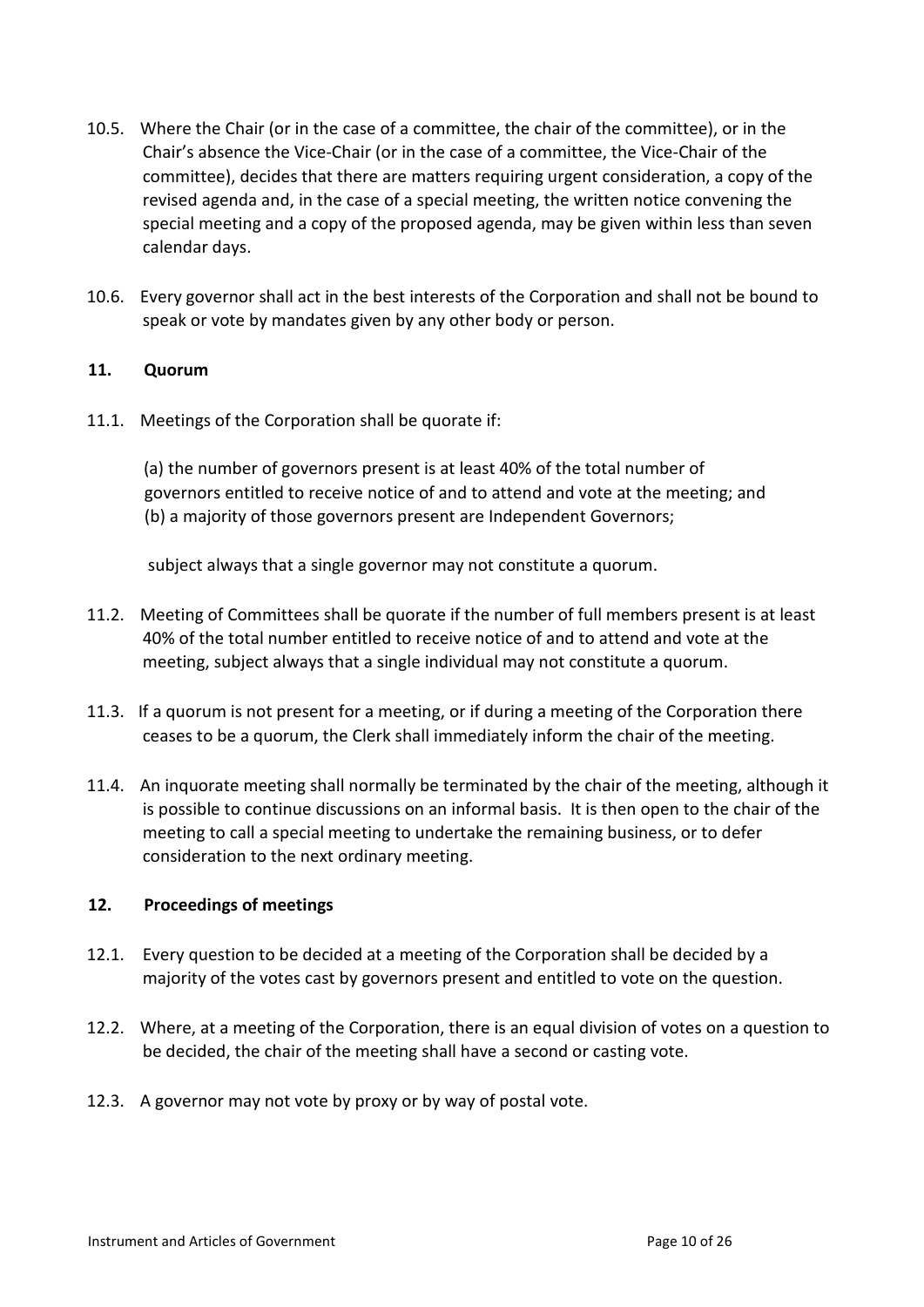- 12.4. No resolution of the governors may be rescinded or varied at a subsequent meeting unless consideration of the rescission or variation is a specific item of business on the agenda for that meeting.
- 12.5. Except as provided by procedures made pursuant to Article 17, a governor who is a member of Staff, including an Executive Governor, shall withdraw:
	- (a) from that part of any meeting of the Corporation, or any of its committees, at which staff matters relating solely to that member of the Staff, as distinct from staff matters relating to all Staff or all Staff in a particular class, are to be considered;
	- (b) from that part of any meeting of the Corporation, or any of its committees, at which that member of Staff's reappointment or the appointment of that member of staff's successor is to be considered;
	- (c) from that part of any meeting of the Corporation, or any of its committees, at which the matter under consideration concerns the pay or conditions of service of all Staff, or all Staff in a particular class, where the member of Staff is acting as a representative (whether or not on behalf of a recognised trade union) of all Staff or the class of Staff (as the case may be); and
	- (d) if so required by a resolution of the other governors present, other than Staff Governors, from that part of any meeting of the Corporation or any of its committees, at which staff matters relating to any member of Staff holding a post senior to that member of Staff are to be considered, except those relating to the pay and conditions of all Staff or all Staff in a particular class.
- 12.6. If the Chief Executive has chosen not to be a governor, he or she shall still be entitled to attend and speak, or otherwise communicate, at all meetings of the Corporation and any of its committees, except that they shall withdraw in any case where they would be required to withdraw under clause 12.5.
- 12.7. A Student Governor who is under the age of 18 shall not vote at a meeting of the Corporation, or any of its committees, on any question concerning any proposal:
	- (a) for the expenditure of money by the Corporation; or
	- (b) under which the Corporation, or any governor(s), would enter into any contract, or would incur any debt or liability, whether immediate, contingent or otherwise.
- 12.8. A Student Governor shall withdraw from that part of any meeting of the Corporation or any of its committees, at which:

(a) a student's conduct, suspension or expulsion is to be considered, except as provided by rules made under Article 12.3 or Article 17 relating to appeals and representations by students in disciplinary cases; or

(b) matters concerning the Students' Union are to be discussed, the disclosure of which, in the reasonable view of the Chair, would, or would be likely to, prejudice the commercial interests of the College.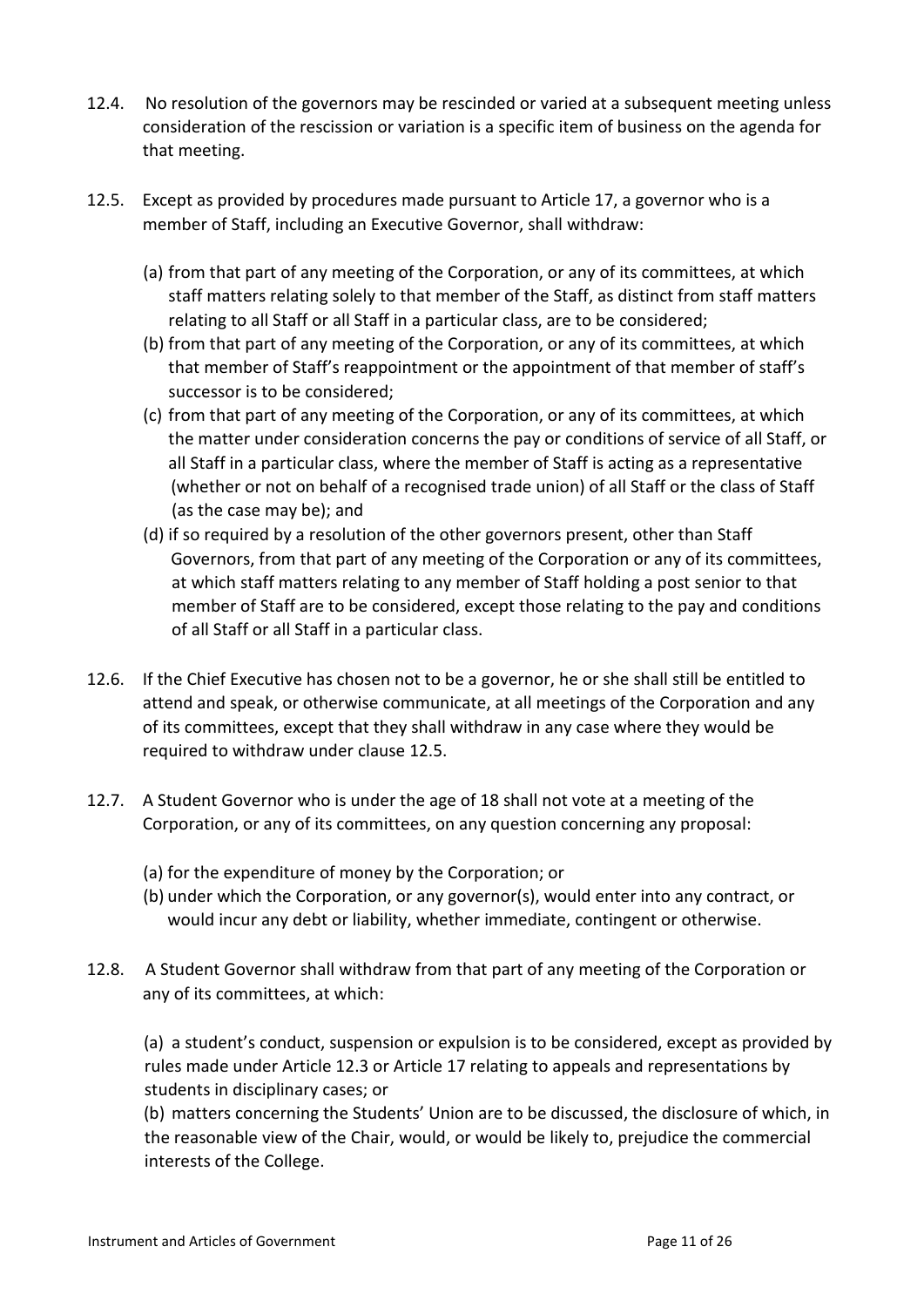12.9. In any case where the Corporation, or any of its committees, is to discuss staff matters relating to a member of staff or prospective member of Staff, a Student Governor shall:

(a) take no part in the consideration or discussion of that matter and not vote on any question with respect to it; and

(b) where required to do so by a majority of the governors, other than Student Governors, of the Corporation or committee present at the meeting, withdraw from the meeting.

## 12.10. The Clerk:

(a) shall withdraw from that part of any meeting of the Corporation, or any of its committees, at which the Clerk's remuneration, conditions of service, conduct, suspension, dismissal or retirement in the capacity of Clerk are to be considered; and (b) where the Clerk is a member of Staff, the Clerk shall withdraw in any case where a member of Staff is required to withdraw under clause 12.5.

- 12.11. If the Clerk withdraws from a meeting, or part of a meeting, of the Corporation under clause 12.10 or otherwise, the Corporation shall appoint a person from among its membership to act as Clerk during this absence.
- 12.12. If the Clerk withdraws from a meeting, or part of a meeting, of a committee of the Corporation, the committee shall appoint a person from among its membership to act as Clerk to the committee during this absence.

#### **13. Minutes**

- 13.1. Written minutes of every meeting of the Corporation shall be prepared, and, subject to clause 13.2, at every meeting of the Corporation the minutes of the last meeting shall be taken as an agenda item.
- 13.2. Clause 13.1 shall not require the minutes of the last meeting to be taken as an agenda item at a special meeting, but where they are not taken, they shall be taken as an agenda item at the next meeting which is not a special meeting.
- 13.3. Where minutes of a meeting are taken as an agenda item and agreed to be accurate, those minutes shall be signed as a true record by the Chair of the meeting.
- 13.4. Separate minutes shall be taken of those parts of meetings from which Staff Governors, Executive Governors, Student Governors or the Clerk have withdrawn from a meeting in accordance with clause 12.5, 12.6, 12.8, 12.9 or 12.10 and such persons shall not be entitled to see the minutes of that part of the meeting or any papers relating to it.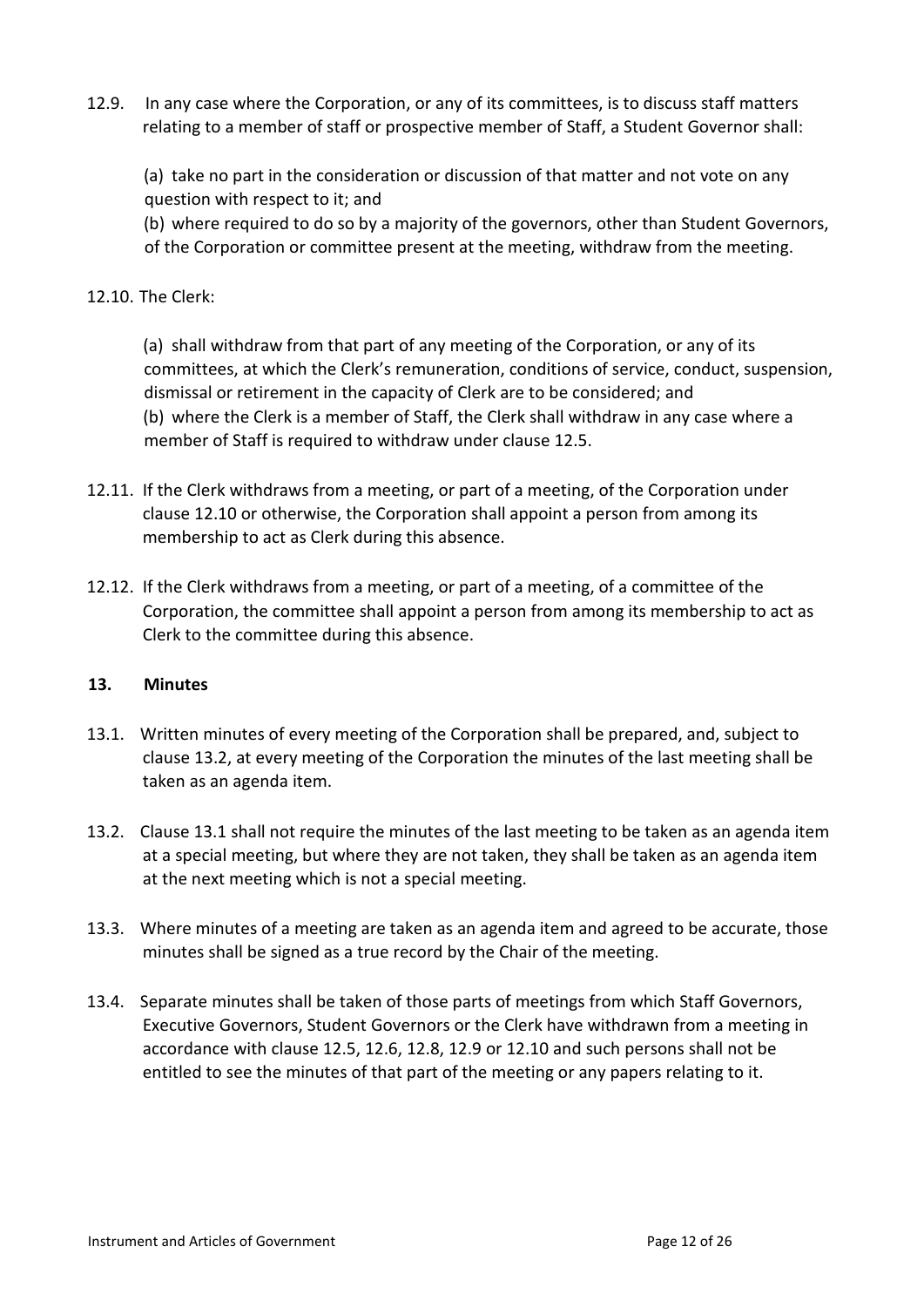## **14. Written Resolutions**

14.1. A resolution in writing agreed by 51% of those governors who would have been entitled to vote upon it had it been proposed at a meeting shall be effective provided that:

(a) a copy of the proposed resolution has been sent to every eligible governor or, in the case of a resolution to be considered by a committee, to every eligible member of that committee;

(b) the Chair or, in the case of a resolution to be considered by a committee, the committee chair, is satisfied that it is reasonable in the circumstances to make use of the written resolution procedure;

(c) no fewer than 51% of the governors have signified agreement to the resolution; and (d) it is contained in a document or documents authenticated by the Clerk which have been received at the address specified by the College for the receipt of documents within the period of 28 days beginning with the circulation date.

- 14.2. A resolution in writing may comprise several copies to which one or more governors have signified their agreement.
- 14.3. A written resolution will lapse if it is not passed before the end of the period of 28 days beginning with the circulation date.
- 14.4. For the purposes of this clause 14, "circulation date" is the day on which copies of the written resolution are sent or submitted to governors or, if copies are sent or submitted on different days, to the first of those days.

## **15. Chair's Actions**

- 15.1. It will be necessary from time to time for the Chair, or the Vice-Chair in his/her absence, to act on behalf of the Corporation between meetings. The circumstances under which the Chair or Vice-Chair may act will include:
	- (a) routine action which would not have merited an agenda item and discussion at a Corporation meeting, for example routine documents;
	- (b) responding to approaches by external organisations; and
	- (c) agreeing to detailed aspects of implementation of matters already agreed by the Corporation.
- 15.2. Alternatively the Chair, or the Vice-Chair in his/her absence, may take action on matters which he/she judges are too urgent to await a meeting. Such action should only be taken in circumstances where the Chair, or the Vice-Chair in his/her absence is satisfied that delaying a decision would materially disadvantage the College and the decision is not outwith the scope of decision-making which the Corporation would reasonably expect to be undertaken by Chair's Actions.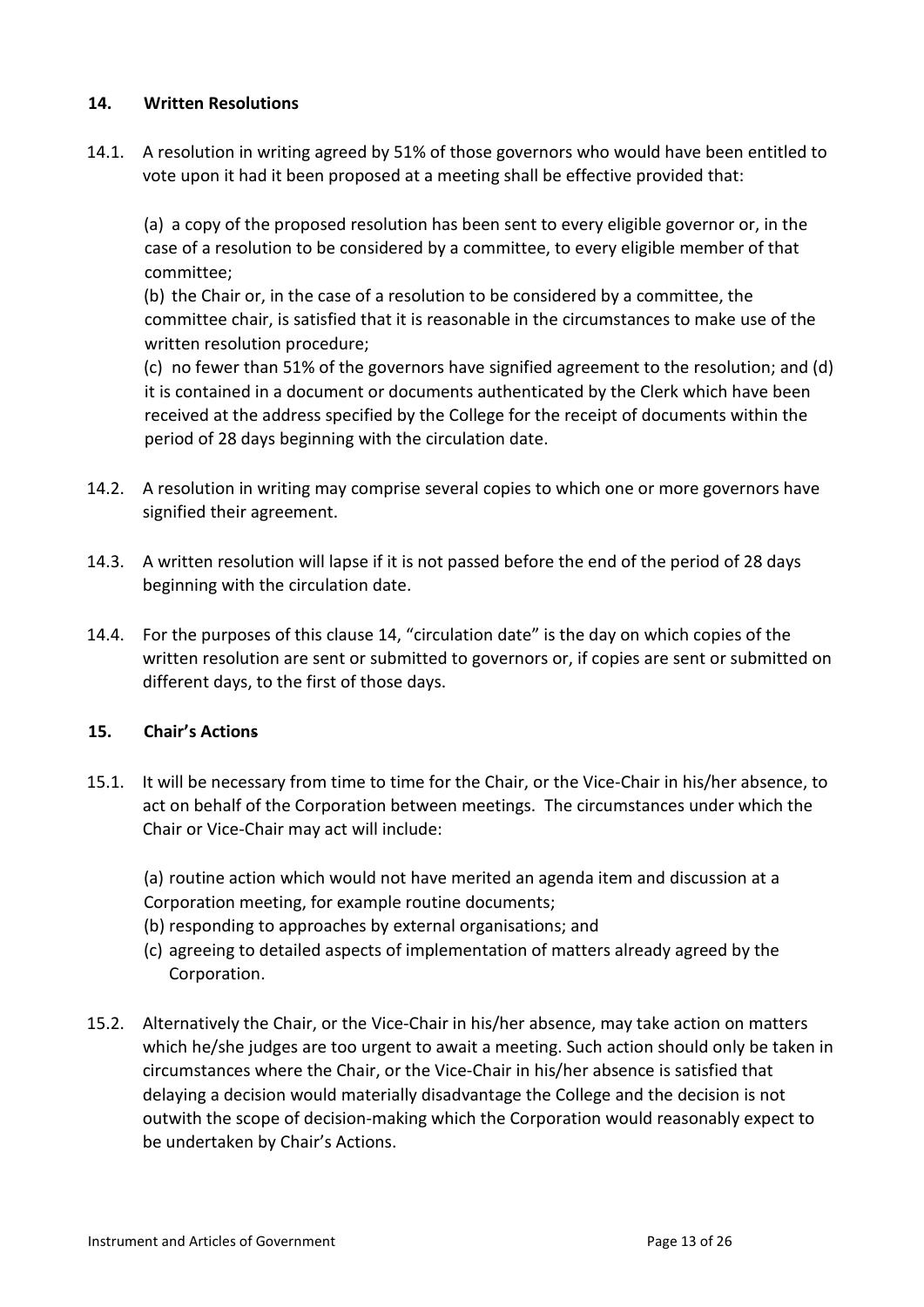- 15.3. The Corporation accepts corporate responsibility for those actions taken by the Chair or Vice-Chair outside of a meeting and within the terms of this clause 15 and any rule or byelaw made under Article 17 concerning Chair's actions.
- 15.4. The Clerk must make a full record of all Chair's actions and report them to the next meeting of the Corporation. If the Clerk has not been directly involved in a Chair's action then the Chair (or Vice-Chair) must ensure that the Clerk is given a full account of the Chair's action.

## **16. Public access to meetings**

- 16.1. The Corporation shall decide any question as to whether a person should be allowed to attend any of its meetings where that person is not a governor, the Clerk or the Chief Executive and in making its decision, it shall give consideration to clause 16.2.
- 16.2. Persons who are not governors will not be admitted to meetings of the Corporation or its committees unless invited to do so by the Chair of the Corporation or respective committee.

## **17. Publication of minutes, written resolutions and papers**

- 17.1. Subject to clause 17.2, the Corporation shall ensure that a copy of:
	- (a) a print of any written resolution passed under clause 14;
	- (b) the agenda for every meeting of the Corporation;
	- (c) the draft minutes of every such meeting, if they have been approved by the Chair of the meeting;
	- (d) the signed minutes of every such meeting; and
	- (e) any report, document or other paper considered at any such meeting

shall as soon as possible be made available during normal office hours at the institution to any person wishing to inspect them.

- 17.2. There shall be excluded from any item made available for inspection any material:
	- (a) relating to a named member of Staff or prospective member of Staff;
	- (b) relating to a named student at, or candidate for admission to, the College;
	- (c) relating to the Clerk; and
	- (d) any matter which, by reason of its nature, the Corporation is satisfied should be dealt with on a confidential basis.
- 17.3. The Corporation shall ensure that a copy of the draft or signed minutes of every meeting of the Corporation and its committees and a print of any written resolution passed under clause 14 shall be placed on the College's website, and shall, remain on its website for a minimum period of 12 months.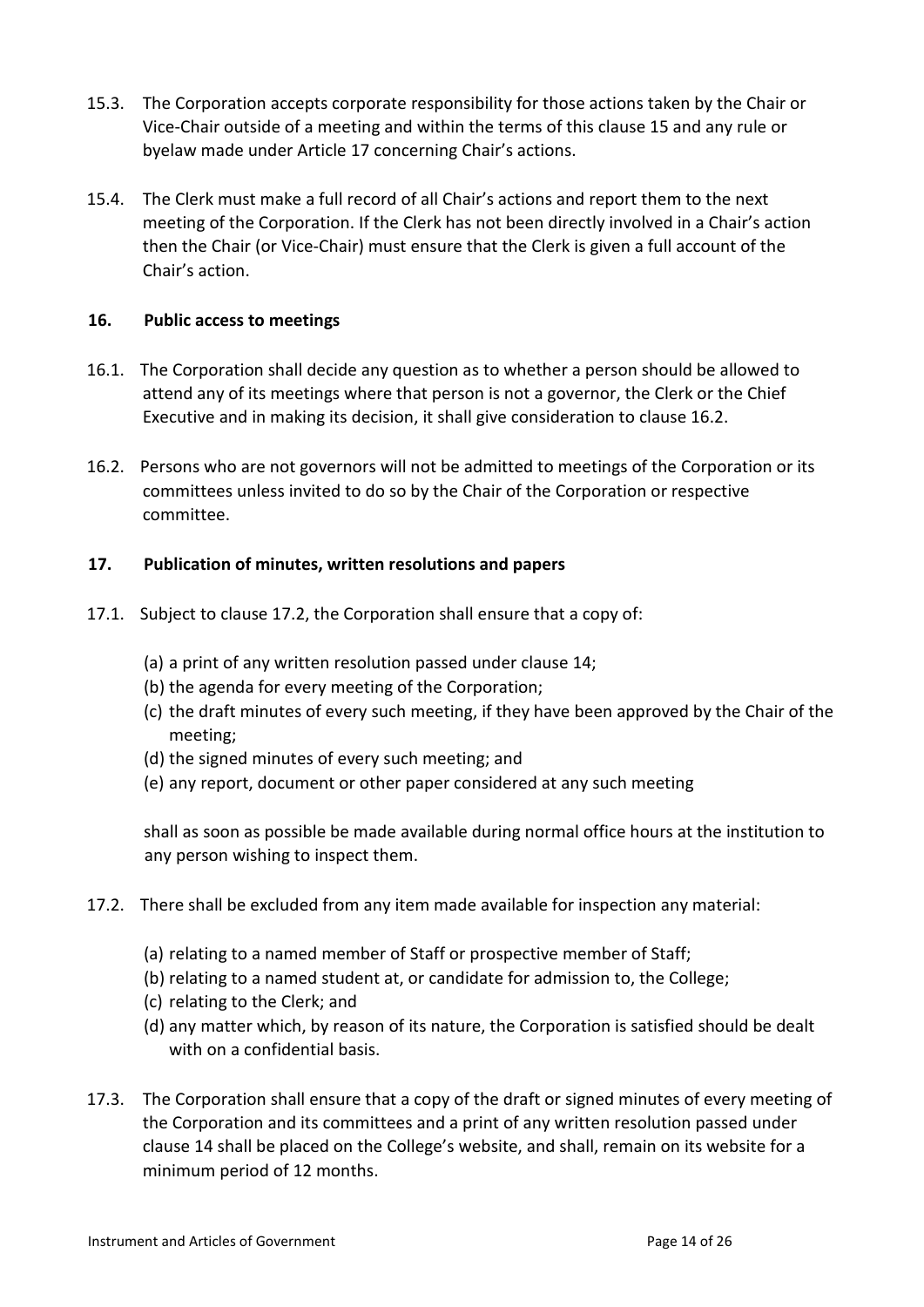17.4. The Corporation shall review regularly all material excluded from inspection under cause 17.2 and make any such material available for inspection where it is satisfied that the reason for dealing with the matter on a confidential basis no longer applies, or where it considers that the public interest in disclosure outweighs that reason.

## **18. Copies of Instrument and Articles and Rules, Bye-Laws, Policies and Procedures**

18.1. A copy of this Instrument, the Articles, and of any rules, bye-laws, policies and procedures shall be given free of charge to every governor and at a charge not exceeding the cost of copying or free of charge, to any other person who requests a copy and shall be available for inspection at the College upon request, during normal office hours, to every member of Staff and every student.

## **19. Change of name of the Corporation**

19.1. The Corporation may change its name with the approval of the Secretary of State.

## **20. Application of the Seal**

20.1. The application of the Seal of the Corporation shall be authenticated by:

(a) the signature either of the Chair, Vice-Chair or Chief Executive; and (b) the signature of any other governor and the Clerk shall notify the Corporation on each occasion it is applied.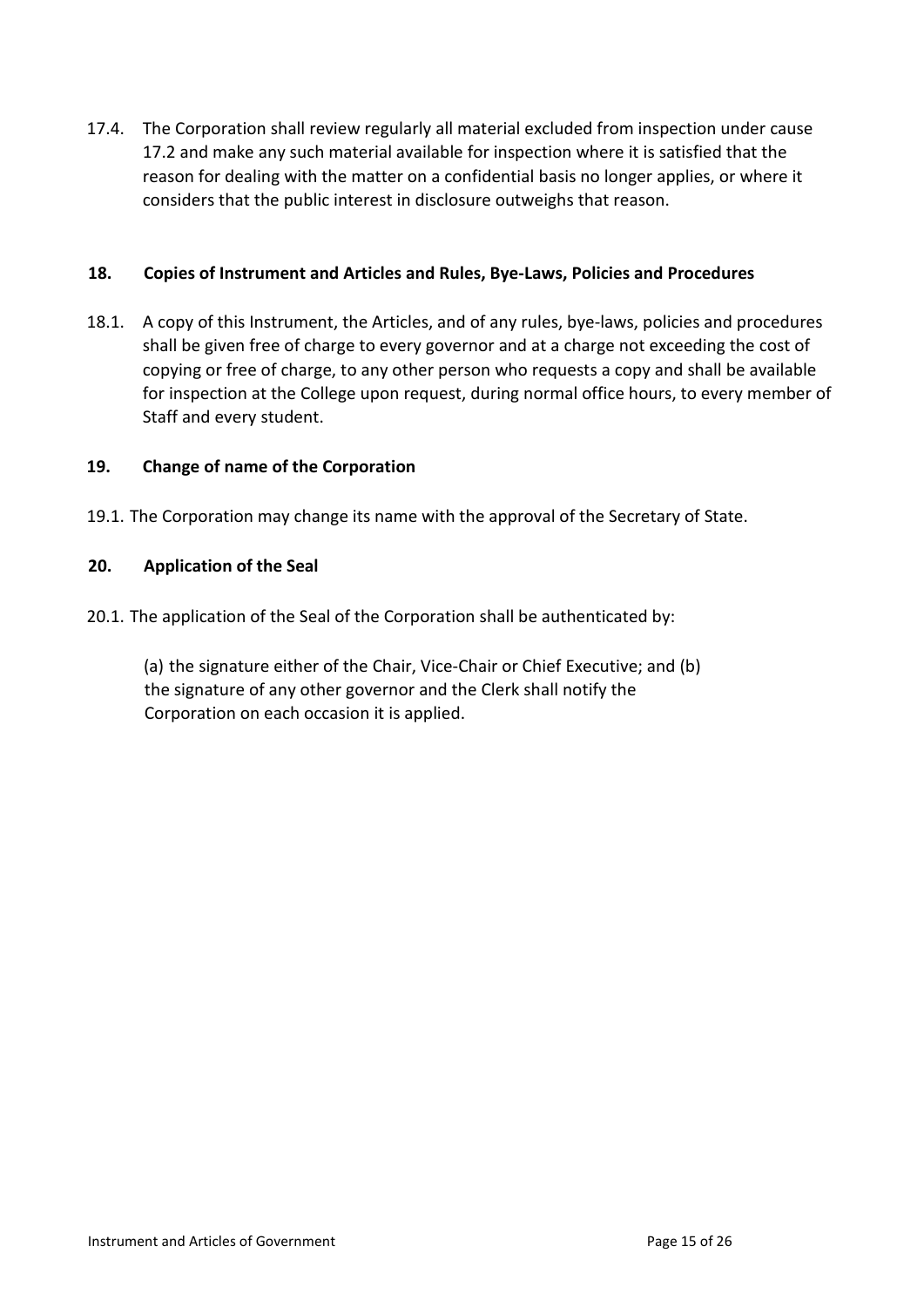#### **ARTICLES OF GOVERNMENT**

## **CONTENTS**

- Interpretation of the terms used
- Conduct of the College
- Responsibilities of the Corporation, the Chief Executive, the Principal and the Clerk
- The establishment of committees and delegation of functions generally
- Search and audit committees
- Delegable and non-delegable functions
- Appointment and promotion of Staff
- Rules relating to the conduct of Staff
- Academic Freedom
- Suspension and Dismissal of the Clerk
- Students
- Financial matters
- Co-operation with government funding agencies
- Internal audit
- Accounts and audit of accounts
- Rules, Bye-Laws, Policies and Procedures
- Copies of the Instrument and Articles and any rules, bye-laws, policies and procedures (Standing Orders)
- Modification or replacement of the Instrument and Articles
- Dissolution of the Corporation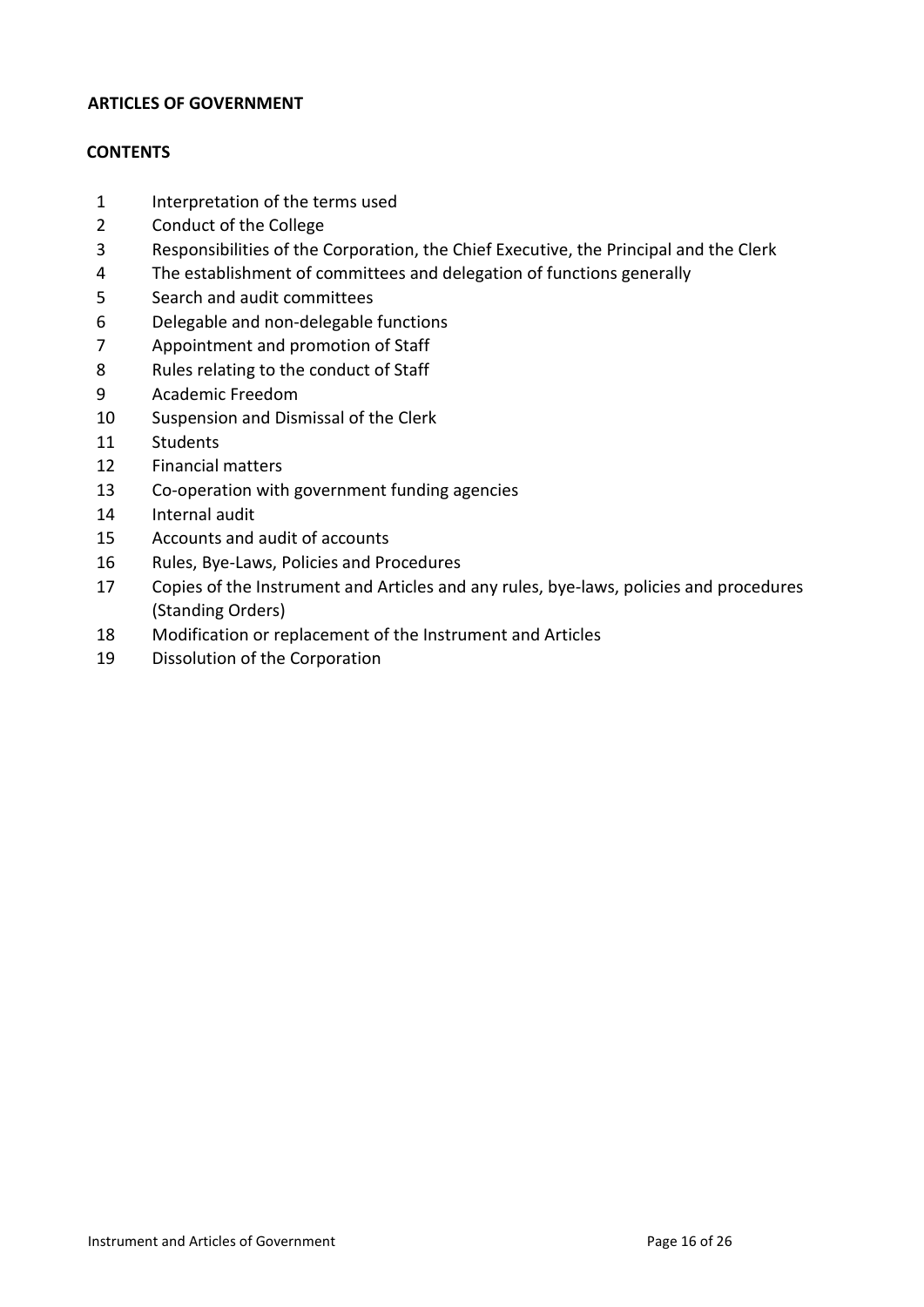## **1. Interpretation of the terms and expressions used**

In these Articles of Government:

- (a) any reference to "the Chief Executive" shall include a person acting as Chief Executive;
- (b) "the Articles" means these Articles of Government;
- (c) "Chair" and "Vice-Chair" mean respectively the Chair and Vice-Chair of the Corporation appointed under clause 4 of the Instrument of Government;
- (d) "the Clerk" has the same meaning as in the Instrument of Government;
- (e) "the Corporation" has the same meaning as in the Instrument of Government;
- (f) "the ESFA" means the Education and Skills Funding Agency;
- (g) "Staff Governor" and "Student Governor" have the same meanings as in the Instrument of Government;
- (h) "the Secretary of State" means the Secretary of State for Education or that Department which has the regulatory oversight of Further Education corporations;
- (i) "senior post" means the post of Chief Executive and such other senior posts as the
- Corporation may decide for the purposes of these Articles;
- (j) "the staff" means all the staff who have a contract of employment with the institution;
	- (k) "the Students' Union" has the same meaning as in the Instrument of Government;
		- (l) "committee" has the same meaning as in the Instrument of Government.

#### **2. Conduct of the Institution**

2.1. The institution shall be conducted in accordance with the provisions of the Instrument, the Articles, any rules, bye-laws, policies and procedures made under the Articles; and all legislation applying to the institution and its governance.

#### **3. Responsibilities of the Corporation, the Chief Executive and the Clerk**

- 3.1. The Corporation shall be responsible for:
	- (a) the determination and periodic review of the educational character and mission of the College and the oversight of its activities including publishing arrangements for obtaining the views of staff and students on such matters;
	- (b) ensuring it receives and considers information on the needs of its communities to inform its strategic direction;
	- (c) the approval of the College's overarching strategic direction and Strategic Plan;
	- (d) approving the quality strategy of the College annually
	- (e) the effective and efficient use of resources, the solvency of the institution and the Corporation and safeguarding their assets, and achieving value for money in all transactions involving public funds;
	- (f) approving annual estimates of income and expenditure;
	- (g) the appointment, grading, suspension, dismissal and determination of the pay and conditions of service of the holders of senior posts and the Clerk, including, where the Clerk is, or is to be appointed as, a member of Staff, the Clerk's appointment, grading,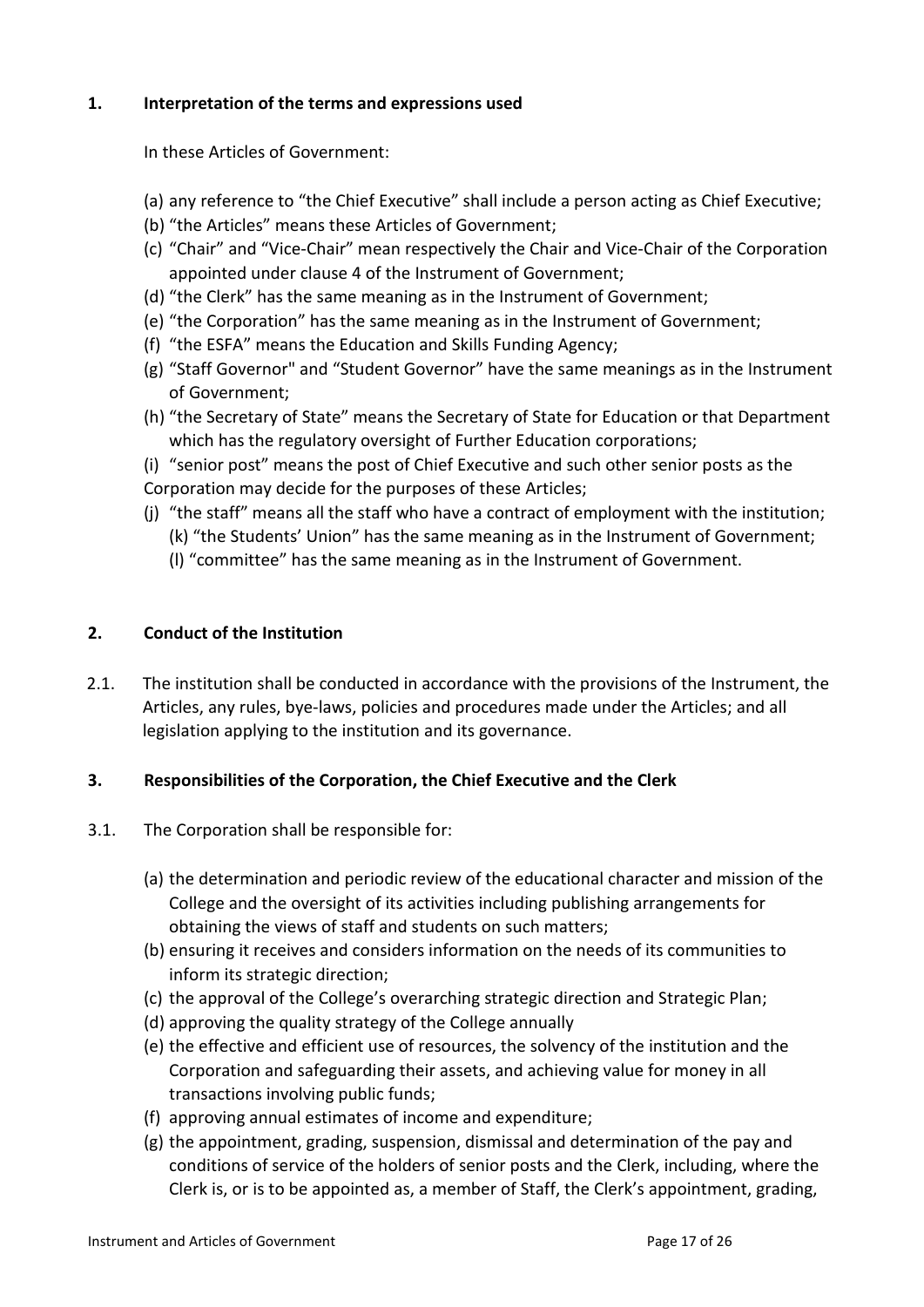suspension, dismissal and determination of pay in the capacity of a member of Staff; and (h) approving a framework for the pay and conditions of service of all other Staff.

- 3.2. Subject to these Articles, the Chief Executive:
	- (a) shall be responsible for making proposals to the Corporation about the educational character and mission of the institution and implementing decisions of the Corporation;
	- (b) shall determine the institution's academic and other activities;
	- (c) shall be personally responsible (which responsibility may not be delegated) for assuring the Corporation that there is compliance with all terms and conditions of funding and shall advise the Corporation in writing if at any time, in his or her opinion, any action or policy under consideration by the Corporation is incompatible with the terms and conditions of funding;
	- (d) may be required to appear before the Parliamentary Committee of Public Accounts on matters relating to the College's use of public funds;
	- (e) shall be responsible for the preparation of annual estimates of income and expenditure for approval and monitoring by the Corporation, and the management of budget and resources within the estimates approved and monitored by the Corporation; and
	- (f) shall be responsible for the organisation, direction and management of the institution and leadership of Staff;
	- (g) shall be responsible for the appointment, assignment, grading, appraisal, suspension, dismissal and determination, within the framework set by the Corporation, of the pay and conditions of service of staff, other than the holders of senior posts or the Clerk, where the Clerk is also a member of the staff;
	- (h) shall be responsible for maintaining student discipline and, within the rules and procedures provided for within these Articles, suspending or expelling students on disciplinary grounds or expelling students for academic reasons, unless this responsibility has been delegated; and
	- (i) shall ensure that all activities are carried out in such a way as to positively promote equality of opportunity which encourages diversity and inclusion.
- 3.3. Subject to these Articles, the Academic Board shall be responsible for:

(a) considering the development of the Higher Education academic activities of the College and the resources needed to support them and advising the Corporation, and the Chief Executive thereon; and

(b) determining general issues relating to research, scholarly activity, and the teaching of Higher Education courses at the College, including:

- i. criteria for the admission of Higher Education students;
- ii. policies and procedures for assessment and examination of the academic performance of Higher Education students;
- iii. the content of the Higher Education curriculum;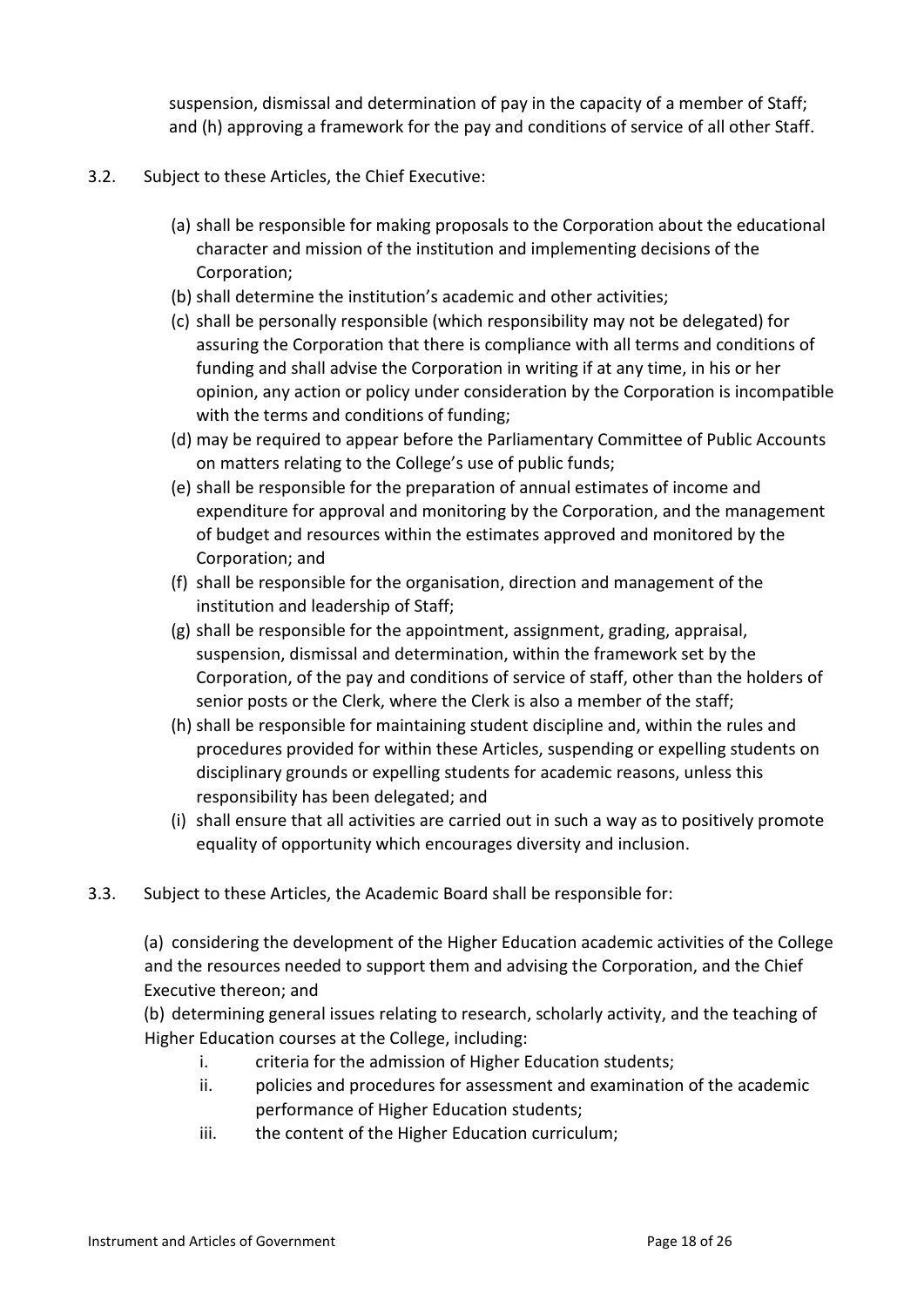- iv. the procedures for the award of Higher Education qualifications and honorary academic titles not including the award of Honorary Fellowship of the College; and
- v. the procedures for the expulsion of Higher Education students for academic reasons, subject to the requirements of validating and accrediting bodies, where appropriate; and

(c) such other matters as the Corporation, or the Group Chief Executive, the Principal or the Provost may refer to it.

3.4. Subject to these Articles, the Clerk shall be responsible for advising the Corporation with regard to the operation of its powers; procedural matters; the conduct of its business and matters of governance practice.

## 4. **Academic Board**

- 4.1 There shall be an Academic Board which shall be the primary forum for debate on Higher Education academic issues. It shall have a major role in academic quality assurance processes and shall be the principal advisory committee to the Corporation on Higher Education academic matters.
- 4.2 The Academic Board shall consist of no more than thirty members, comprising the The Vice Principal: Quality and Student Experience (who shall be its Chairperson), the Assistant Principal Higher Education and such other numbers of staff and students as may from time to time be approved by the Corporation. It shall be required to take such measures and act in such a manner as shall best promote the provision of education leading to taught degrees and safeguard the standards of any awards the College makes.
- 4.3. The Vice Principal: Quality and Student Experience shall nominate a member of Staff to act as Secretary to the Academic Board. The period of appointment of members and the selection or election arrangements shall be subject to the approval of the Corporation.
- 4.4 The composition of the Academic Board and any changes to it shall be subject to the provisions of these Articles and subject to the approval of the Corporation. The Academic Board may make recommendations to the Corporation about the composition of the Academic Board.
- 4.5 The Academic Board may establish such committees as it considers necessary to enable it to carry out its responsibilities. The number of members of any such committee and the terms on which they are to hold and vacate office shall be determined by the Academic Board, in line with any relevant Corporation policy. Membership of such committees may include Staff and HE students who are not members of the Academic Board.
- 4.6 Subject to the provisions of these Articles and after consultation with the Corporation, the Academic Board may make such rules and standing orders as it thinks fit for the exercise of its functions.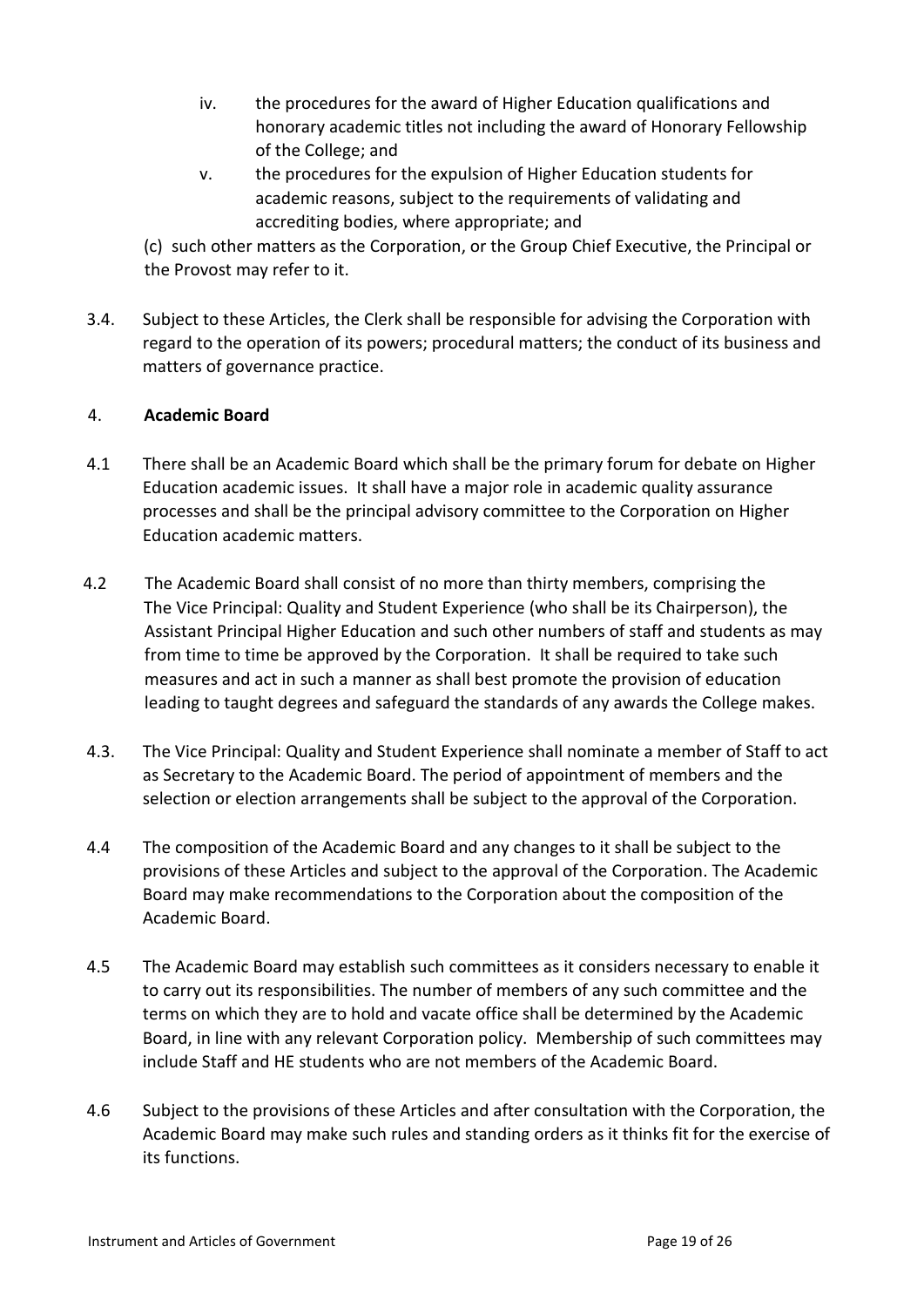## **5. The establishment of committees and delegation of functions generally**

- 5.1. Subject to Article 7, the Corporation may establish committees for any purpose or function, other than those assigned in the Articles to the Chief Executive, the Academic Board or the Clerk and may delegate powers to:
	- (a) such committees;
	- (b) the Chair, or in the Chair's absence, the Vice-Chair;
	- (c) the Chief Executive;
	- (d) any senior post holder;
	- (e) the Academic Board; or

(f) any other individual or body who it reasonably considers is appropriately skilled and accountable, provided that such delegation is consistent with the Corporation's Instrument and Articles of Government; its Standing Orders; any restrictions contained within the Financial Memorandum between the Corporation and the principal funding body; the terms and conditions of other sources of funding; and the principal funding body's Audit Code of Practice.

- 5.2 The number of members of a committee and the terms on which they are to hold and to vacate office, shall be decided by the Corporation.
- 5.3 Subject to any rules or bye-laws made under Article 17, any committee established by the Corporation other than the committees referred to in Article 6 may include co-opted committee members.
- 5.4 The Corporation may also establish committees under collaboration arrangements made with other further education Colleges or maintained schools (or with both), and such joint committees shall be subject to any statutory or regulatory requirements.

#### **6. Search & Governance, and Audit Committees**

6.1. The Corporation shall establish a committee, to be known as the "Search & Governance

Committee" to advise on:

(a) the appointment and re-appointment of governors (other than the Executive Governor); and

(b) such other matters relating to membership and appointments as the Corporation may ask it to.

- 6.2. The Corporation shall not appoint any person as a member (other than as the Executive Governor) without first consulting and considering the advice of the Search & Governance Committee.
- 6.3. The Corporation may make rules specifying the way in which the Search & Governance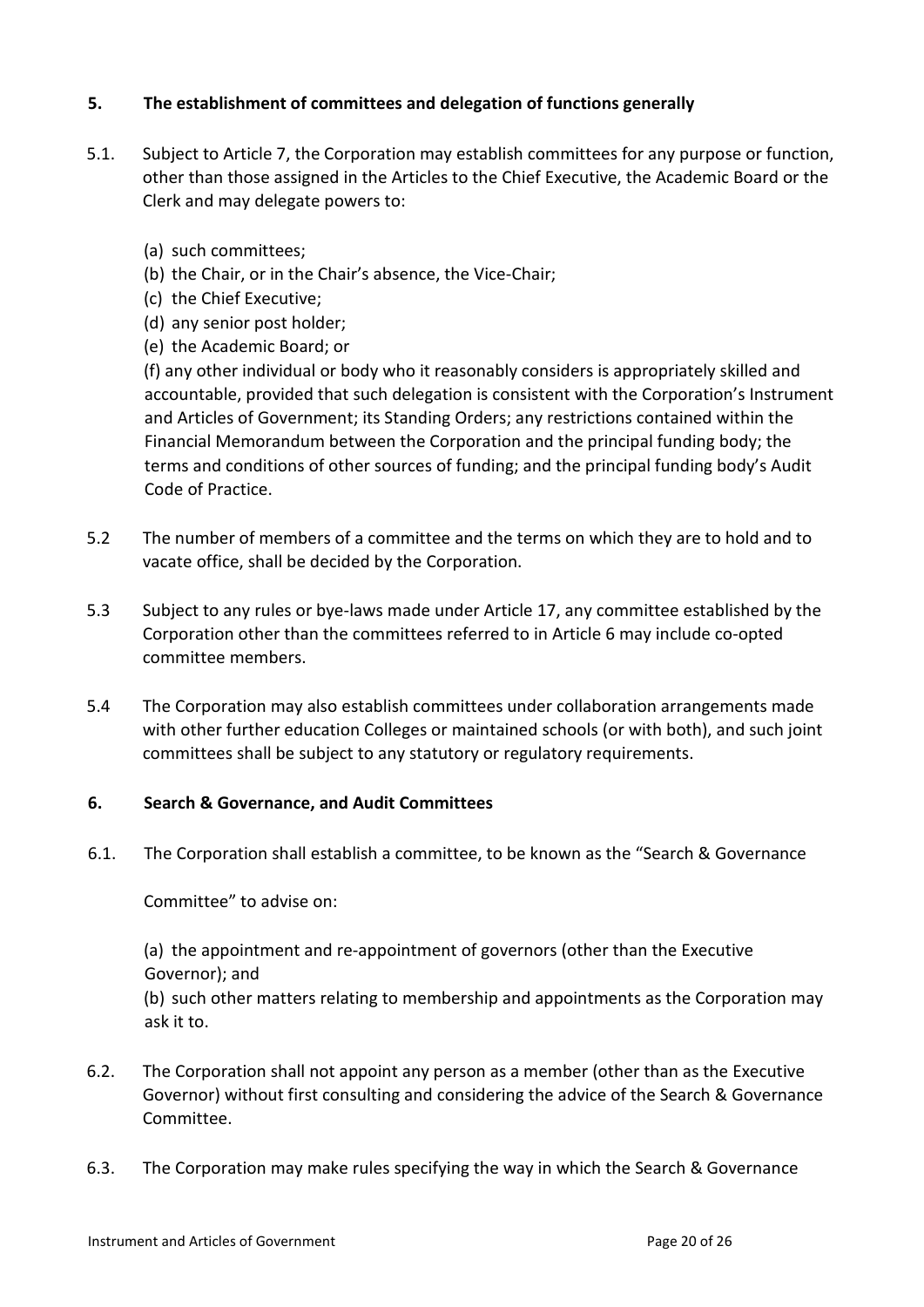Committee is to be conducted. A copy of these rules, together with the Search & Governance Committee's terms of reference and its advice to the Corporation, other than any advice which the Corporation is satisfied should be dealt with on a confidential basis, shall be published on the College's website.

- 6.4. The Corporation shall review regularly all material excluded from publication under Article 6.3 and shall make any such material available for inspection where it is satisfied that the reason for dealing with the matter on a confidential basis no longer applies, or where it considers that the public interest in disclosure outweighs that reason.
- 6.5. The Corporation shall establish a committee, to be known as the "audit committee", to advise on matters relating to the Corporation's audit arrangements and systems of internal control.
- 6.6. The audit committee shall consist of at least three persons and may include members of staff at the College with the exception of those in senior posts, and shall operate in accordance with any requirements of the funding bodies.

## **7. Delegable and non-delegable functions**

- 7.1. The Corporation shall not delegate the following functions:
	- (a) the determination of the educational character and mission of the College;
	- (b) the approval and monitoring of the annual estimates of income and expenditure;
	- (c) the responsibility for ensuring the solvency of the College and the Corporation and for safeguarding their assets;
	- (d) the appointment of the Chief Executive or the holder of any other senior post;
	- (e) the appointment of the Clerk (including, where the Clerk is, or is to be, appointed as a member of Staff the Clerk's appointment in the capacity of a member of staff); and (f) the modification or revocation of these Articles.
- 7.2. The Corporation may not delegate:
	- (a) the consideration of the case for dismissal; and
	- (b) the power to determine an appeal in connection with the dismissal of the Chief Executive, the Clerk or the holder of a senior post, other than to a committee of members of the Corporation.
- 7.3. The Corporation shall make rules specifying the way in which a committee having functions under Article 7.2 shall be established and conducted.
- 7.4. Subject to Article 7.5 the Chief Executive and other senior post holders may delegate functions to any body or individual whom they reasonably consider appropriately skilled and accountable, provided that such delegation is consistent with the Corporation's Instrument and Articles of Government; its Standing Orders; any restrictions contained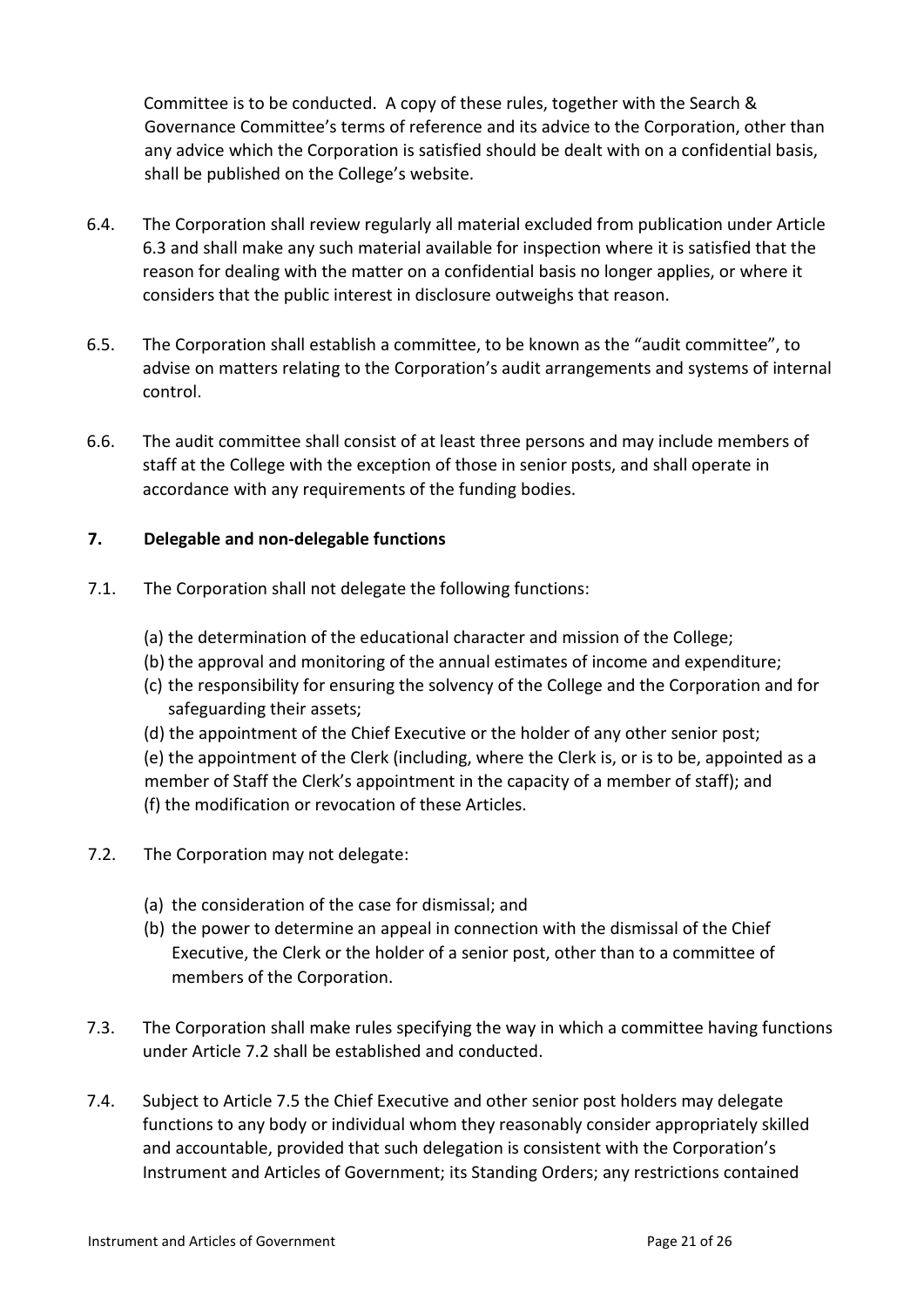within the Financial Memorandum between the Corporation and the principal funding body; the terms and conditions of other sources of funding; and the principal funding body's Audit Code of Practice.

7.5. Senior post holders may not delegate any functions that have been delegated to them to be discharged personally.

## **8. Appointment and promotion of staff**

8.1. Subject to Articles 8.5 and 8.6, where there is a vacancy or expected vacancy in a post that has been designated a 'senior post', the Corporation's Senior Post Holder and Clerks Appointment Committee shall act as a selection panel including:

(a) at least three members of the Corporation including the Chair or the Vice-Chair or both, where the vacancy is for the post of Chief Executive; or

(b) the Chief Executive and at least two other members of the Corporation, where the vacancy is for any other senior post.

- 8.2. The members of the selection panel shall:
	- (a) decide on the arrangements for selecting the applicants for interview;
	- (b) interview the applicants; and
	- (c) where they consider it appropriate to do so, recommend to the Corporation for appointment one of the applicants they have interviewed.
- 8.3. If the Corporation approves the recommendation of the selection panel, that person shall be appointed.
- 8.4. If the members of the selection panel are unable to agree on a person to recommend to the Corporation, or if the Corporation does not approve their recommendation, the Corporation may make an appointment itself of a person from amongst those interviewed, or it may require the panel to repeat the steps specified in Article 8.2 with or without first re-advertising the vacancy.
- 8.5. Where there is a vacancy in a senior post or where the holder of a senior post is temporarily absent, until that post is filled or the absent post holder returns, the Corporation may by resolution appoint on an interim basis any suitable person or persons, including a member of staff:
	- (a) to act as Chief Executive or in the place of any other senior post holder; and
	- (b) if so required, to discharge some or all of the duties and responsibilities of the Chief Executive or other senior post holder during the period of the vacancy or temporary absence.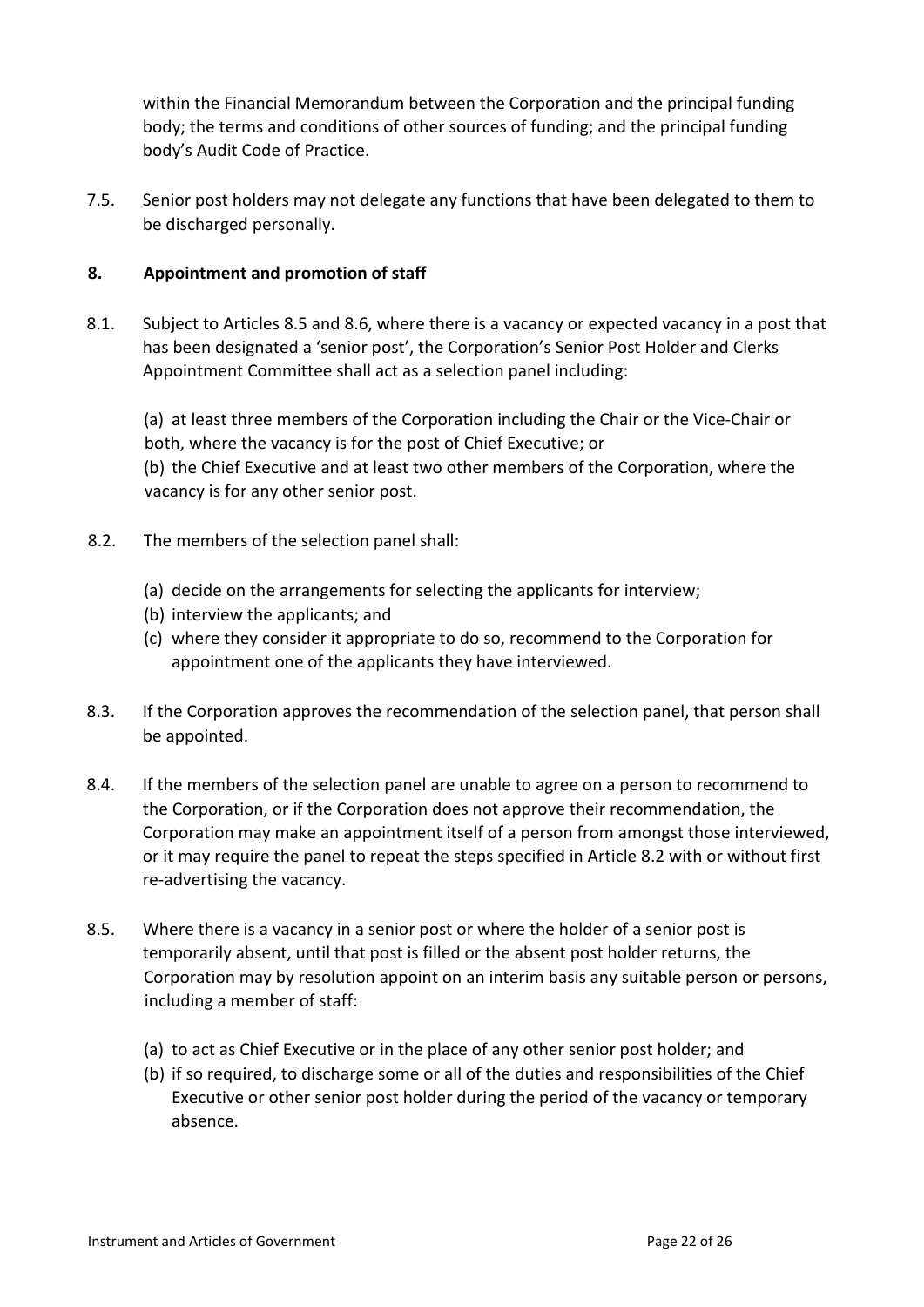- 8.6. The Chief Executive shall have responsibility for selecting for appointment all members of staff other than:
	- (a) senior post holders; and
	- (b) where the Clerk is also to be appointed as a member of staff, the Clerk in the role of a member of staff.

## **9. Rules relating to the conduct of Staff**

- 9.1. After consultation with the Staff, the Corporation shall make or approve rules setting out:
	- (a) grievance procedures for all Staff;
	- (b) procedures for the suspension of all Staff; and (c) disciplinary and dismissal procedures for:
		- i. senior post holders; and
			- ii. Staff other than senior post holders and such procedures shall be subject to the provisions of Articles 3.1(g), 3.2, 7.2 and 11.

## **10. Academic Freedom**

10.1. In making any rules under Article 6, the Corporation shall have due regard to the need to ensure that academic Staff at the College have the freedom within the law to question and test received wisdom, and to put forward new ideas and controversial or unpopular opinions, without putting themselves at risk of losing their jobs or any privileges which they may enjoy at the College.

#### **11. Suspension and Dismissal of the Clerk**

11.1. Where the Clerk is also a member of Staff, where the Clerk is suspended or dismissed from his/her employment, that suspension or dismissal shall not affect the position of the Clerk in the separate role of Clerk to the Corporation.

#### **12. Students**

- 12.1. The Students' Union shall conduct and manage its own affairs and funds in accordance with a constitution approved by the Corporation.
- 12.2. The Students' Union shall present audited accounts annually to the Corporation.
- 12.3. After consultation with representatives of the students, the Chief Executive shall make rules concerning the conduct of students, including procedures for their suspension and expulsion other than for academic reasons.

#### **13. Financial matters**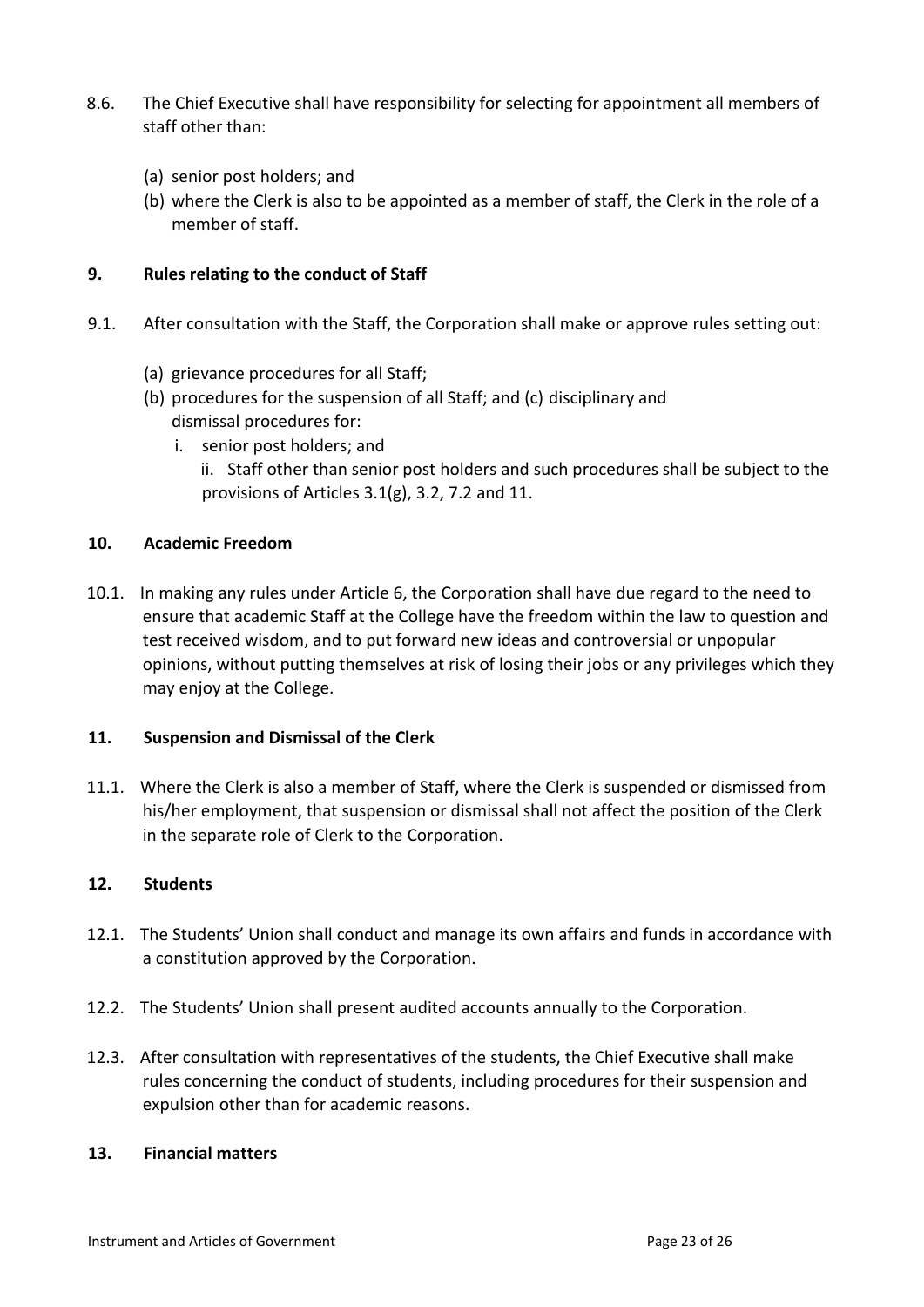13.1. The Corporation shall approve the process by which the tuition and other fees payable to it are determined, subject to any terms and conditions attached to grants, loans or other payments paid or made by the principal funding body.

## **14. Co-operation with Government Funding Agencies**

14.1. The Corporation shall co-operate with any person who has been authorised by the principal funding body, or any other Government funding agency, to audit any returns of numbers of students or claims for financial assistance and shall give any such person unrestricted access to documents or records held by the Corporation, including computer records.

## **15. Internal audit**

- 15.1. The Corporation shall, at such times as it considers appropriate, examine and evaluate its systems of internal financial and other control to ensure that they contribute to the proper, economic, efficient and effective use of the Corporation's resources.
- 15.2. The Corporation may arrange for the examination and evaluation mentioned in Article 15.1 to be carried out on its behalf by internal auditors.

## **16. Accounts and audit of accounts**

- 16.1. The Corporation shall:
	- (a) keep proper accounts and proper records in relation to the accounts; and
	- (b) prepare a statement of accounts for each financial year of the Corporation; and

## 16.2. The statement shall:

(a) give a true and fair account of the state of the Corporation's affairs at the end of the financial year and of its income and expenditure in the financial year; and (b) comply with any directions given by the funding bodies as to the information to be contained in it, the manner in which the information is to be presented, the methods and principles according to which it is to be prepared and the time and manner of publication.

- 16.3. The accounts and the statement of accounts shall be audited by external auditors appointed by the Corporation in respect of each financial year.
- 16.4. If the Corporation receives a written request in writing from any person wishing to receive a copy of the College's most recently audited accounts and is paid by that person such reasonable fee (if any) as it may require in respect of the costs of complying with the request, the Corporation shall comply with the request within the period of 2 months beginning with the date on which it is made.
- 16.5. Auditors shall be appointed and audit work conducted in accordance with any requirements of the funding bodies.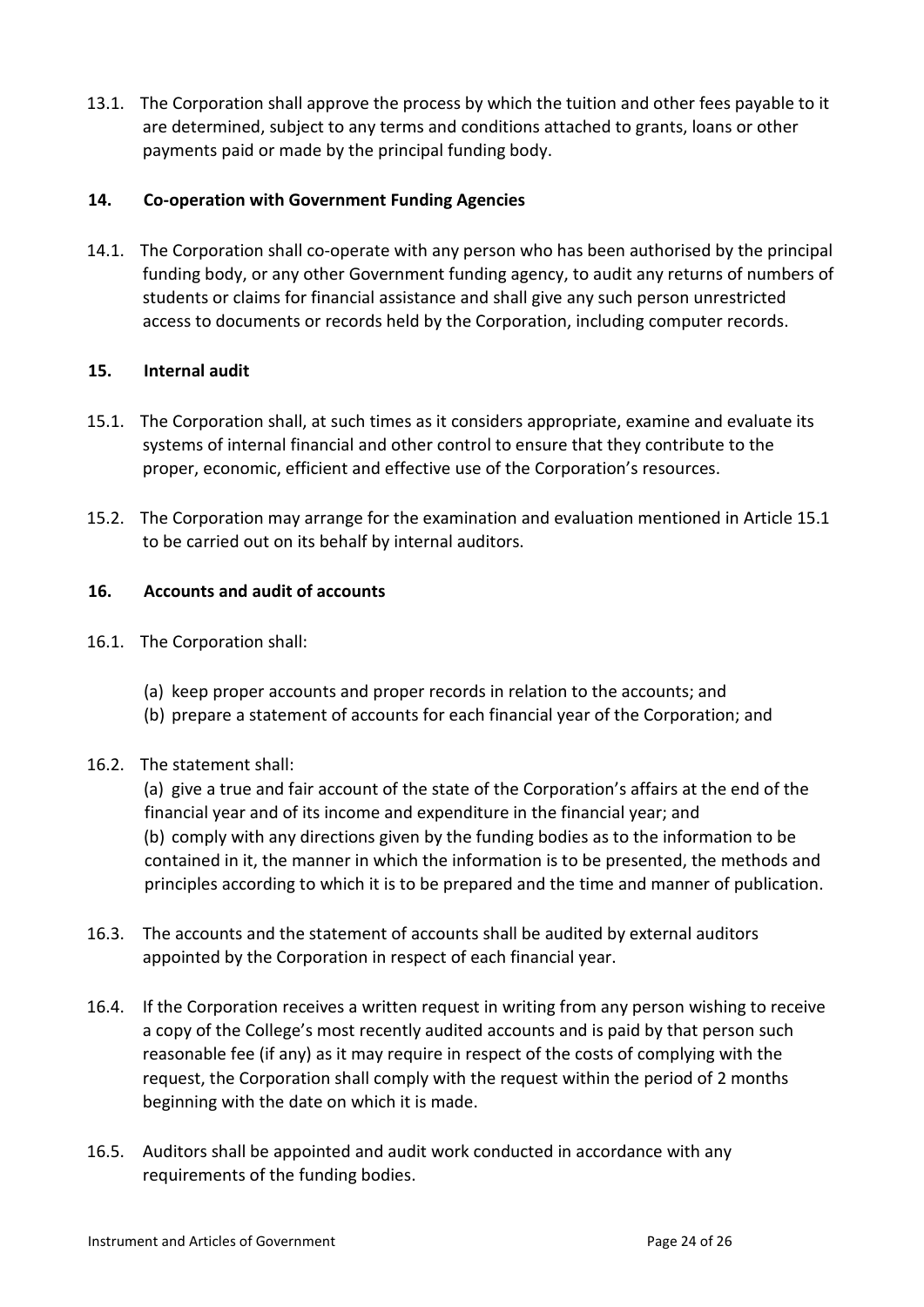## **17. Rules, Bye-Laws, Policies and Procedures (Standing Orders)**

17.1. The Corporation shall have the power to make rules, bye-laws, policies and procedures relating to the government and conduct of the institution and such rules, bye-laws, policies and procedures shall be subject to the provisions of the Instrument and Articles.

#### **18. Copies of Instrument and Articles and Rules, Bye-Laws, Policies and Procedures**

18.1. A copy of the Instrument, these Articles, and of any rules, bye-laws, policies and procedures shall be given free of charge to every member of the Corporation and at a charge not exceeding the cost of copying or free of charge, to any other person who requests a copy and shall be available for inspection at the College upon request, during normal office hours, to every member of Staff and every student.

#### **19. Modification or replacement of the Instrument and Articles**

- 19.1. Subject to Article 19.2, the Corporation may by resolution of the members modify or replace its Instrument and/or Articles.
- 19.2. The Corporation shall not make changes to the Instrument or Articles that would result in the Corporation ceasing to be a charity.

#### **20. Dissolution of the Corporation**

- 20.1. The Corporation may by resolution dissolve itself and provide for the transfer of its property, rights and liabilities.
- 20.2. The Corporation shall ensure that a copy of the draft resolution to dissolve the Corporation on a specified date shall be published at least one month before the proposed date of such resolution.